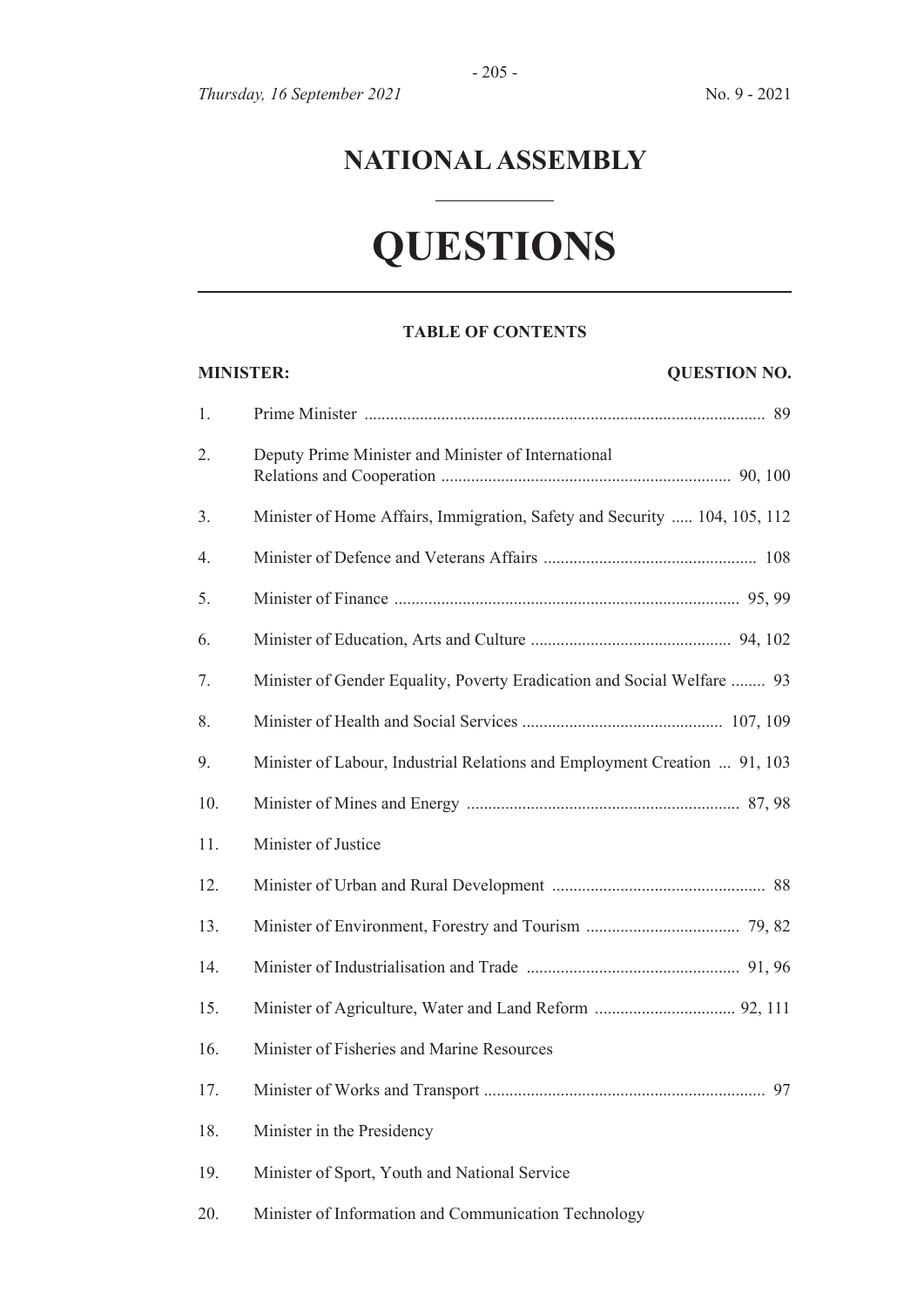- 21. Minister of Higher Education, Training and Innovation
- 22. Minister of Public Enterprises ............................................................. 106, 110

# **Question 87: (2021-09-07)**

Mr. Martin (PDM) asked the Minister of Mines and Energy:

Namibia exports more than 30 000 dimension stones (marble and granite) to South Africa which are found in Karibib. The dimension stone industry in Namibia has been in existence for many years, however its potential has not yet been fully developed.

The demand for dimension stone is increasing in Namibia and SADC. Namibia's internal market for dimension stone is small, and is limited mainly to tomb stone manufacturing with occasional building cladding/flooring application.

Annual production of marble and granite has shown a rapid increase in tonnage since 2003. There has been an increase in the variety of dimension stone now available, which is mainly due to the upswing in dimension stone exploration, and mining in Namibia. These stones are used to make tiles and many others.

I thus ask:

- 1. Why is the dimension industry's 'potential' not yet fully developed in Namibia? Is government looking at this lucrative mining with a blind eye?
- 2. With such a high unemployment rate in our country, and with a rapid increase in the demand of dimension stones, why can't government invite prospective investors to open factories in Namibia and give employment to our people rather than creating employment for our neighbours?
- 3. How much employment has been created so far for people within the vicinity of the project area, such as those residing near Karibib and Usakos?

 $\frac{1}{2}$ 

# **Question 88: (2021-09-07)**

Mr. Seibeb (LPM) asked the Minister of Urban and Rural Development:

On 23 August 2021, you and the Executive Director of MURO, a certain Nghidinua Daniel, wrote a letter, entitled "MINISTERIAL APPROVAL TO CREATE A POSITION OF PERSONAL ASSISTANT (PA) TO THE OFFICE OF THE MAYOR AND FILLING OF THE POSITION" using some unintelligent, vengeful , acrimonious and bad arguments not found in law and in fact, and also in advanced human resource management and organisational behaviour disciplines, to reject a progressive and futurisitc proposal of the appointment of a Personal Assistant to the Mayor of Mariental. The Executive Director, once again relied on bad advice in writing that letter as there is nothing actually in law, preventing any Town Council Mayor to appoint a Personal Assistant in the furtherance of his or her duties. The threshold is too steep and before the horse start to jolt, take my advice and reverse your Executive Directors little evil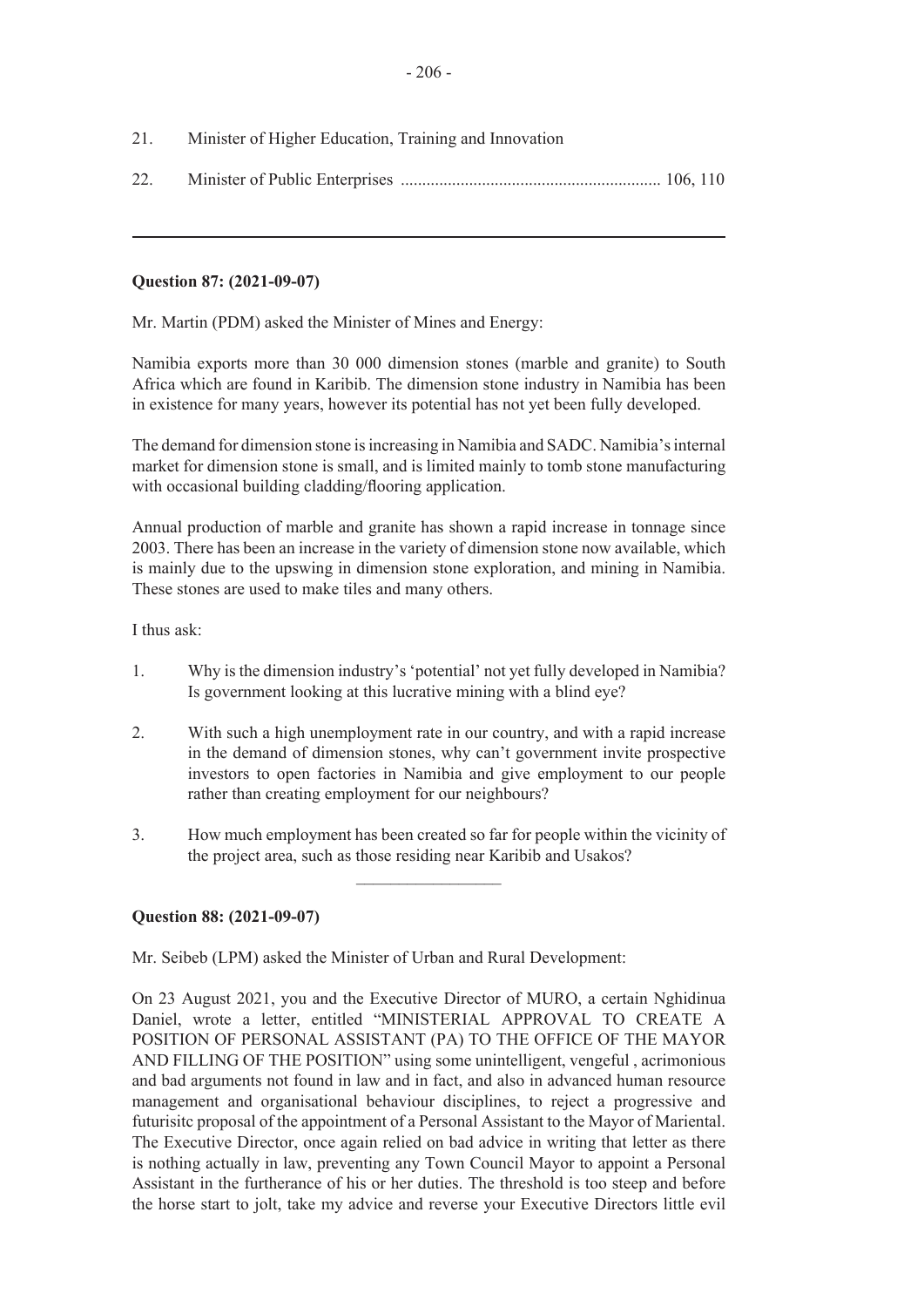letter otherwise you will face the same legal conundrum, as it were in the case of Philanda Christiaan-Unchen Konjore over //Kharas Regional Council Management, or in the instance of misreading the laws borrowing from the Supreme Court judgment of Bernadus Swartbooi and Others vs Peter Hitjitevi Katjavivi matter.

I am proud to seize this opportunity, by the way, to congratulate The Mayor of Mariental, His Worship Hon. Adam Kuhlman for being elected over the weekend as the Inaugural Chairperson of the Mayor's and Chairpersons of Village Councils Forum in Hardap and //Kharas regions. Hon. Kuhlman, a Head of Department at a secondary school in Marienta,l holds an Master in Education and is known as a man, who relies pretty much on "independen ce of thought as a condition of good politics."

The Mariental Town Council has after careful consideration of its budget and having due regard to clean up the mess, which was created by the previous Swapo councillors, identified a need to appoint a fulltime Personal Assistant to reduce administrative and technical backlog, fight corruption and create a capable administration, with a clear aim to provide effective and efficient service delivery. Our goal supreme is to harness investment opportunities and create conducive environment for all in Mariental to pursue their dreams in pursuit of happiness.

My questions are therefore as follows;

- 1. Did you and your Executive Director received advice from the wounded trio of Attorney-General, Chief Magistrate Philanda Christiaan and Minister of Justice Yvonne Dausab to take revenge on such a matter as that of an appointment of a Personal Assistant just because Mariental Town Council is under Landless People's Movement administration?
- 2. When do you focus on your mandate of finding solutions to urban housing crisis, the political economy of the urban land crisis, massive housing initiatives and sheltering thousands of Namibians, especially in big urban centres like Windhoek, Walvis Bay, Swakopmund, Katima Mulilo, Rundu, Ongwediva, if you find so much time in fighting LPM councillors in //Kharas and Hardap regions?
- 3. Is this part of your grand plan to implement measures aimed at frustrating and carrying out ethnic cleansing and genocidal policies of "we control the cake philosophy" which was so aptly promoted by Deputy Minister of Veterans Affairs?
- 4. Why have you not approved budgets submitted by local authorities and when do you plan to do so, so that the implementation of development programs and projects is not further delayed?

 $\overline{\phantom{a}}$  , where  $\overline{\phantom{a}}$ 

### **Question 89: (2021-09-07)**

Ms. Van den Heever (PDM) asked the Prime Minister:

During the 6th Parliament. a total of 73 motions were tabled by members of various political parties represented at the time in the Natonal. In the early days of the 6th Parliament. you responded to a question by former SWANU MP Hon. Usutuaije Maamberua that the Office of the Prime Minister planned to establish a directorate that would deal with the monitoring and implementation of motions passed by the National Assembly.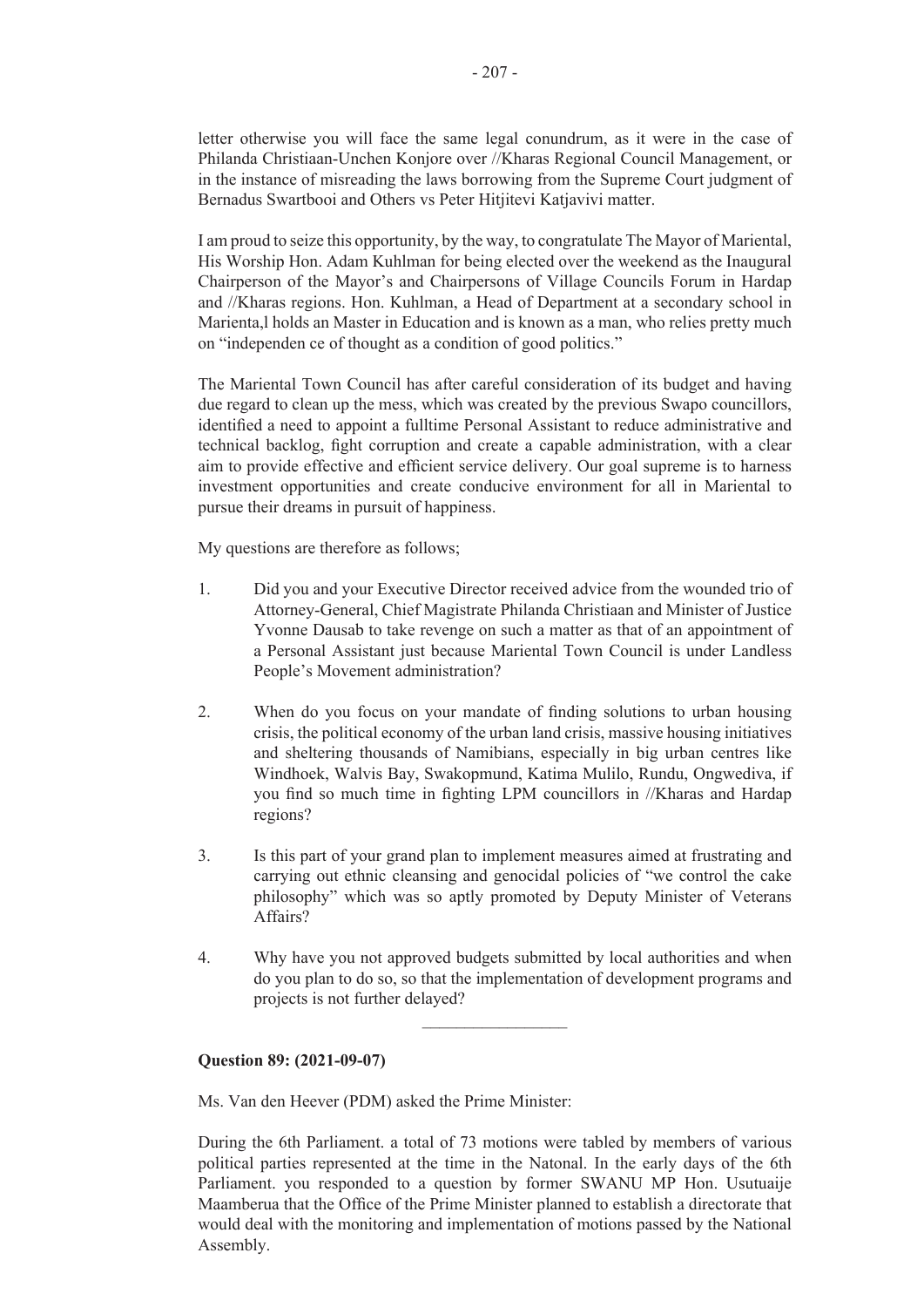However, the 6th Parliament has since lapsed, and no such directorate has been established by the Office of the Prime Minister to oversee the implementation of the countless motions that we adopt here as MP's in the National Assembly. The establishment of such a directorate is long overdue and critical to the work of Parliament.

This House has adopted a number of progressive motions that seek to address the complex socio-economic issues that the people of this country urgently need addressed. However, it becomes clear that these motions are just mere sentiments on paper, and are never implemented by the relevant state institutions to which they are addressed to, making the work ofMP"s almost inconsequential.

I thus ask the Prime Minister:

- 1. When will the Office of the Prime Minister establish a directorate that deals with the monitoring and implementation of motions adopted by the National Assembly?
- 2. If and when such office is established, how will the Office of the Prime Minister ensure that motions adopted by the National Assembly are effectively implemented by the relevant state institutions?
- 3. Does the Rt. Hon. Prime Minister agree with me that the current status quo where adopted National Assembly motions become white elephants renders the work of this House inconsequential?

 $\frac{1}{2}$  ,  $\frac{1}{2}$  ,  $\frac{1}{2}$  ,  $\frac{1}{2}$  ,  $\frac{1}{2}$  ,  $\frac{1}{2}$  ,  $\frac{1}{2}$  ,  $\frac{1}{2}$  ,  $\frac{1}{2}$  ,  $\frac{1}{2}$ 

# **Question 90: (2021-09-07)**

Mr. Iipumbu (NEFF) asked the Deputy Prime Minister and International Relation and Cooperation:

- 1. Minister, now that you had visited the Zambezi Region, regarding the crisis that occasionally occurs at the borders, what agreement have you stretched with the Botswana authority? Was this meeting attended by the Governor, Traditional leaders and the constituency councillor?
- 2. Whose islands are this (Chobe, Impalila, Kapani) if our people continued to be terrified and victimised there? ls there something that we as Namibians do not know about the border lines in this region?
- 3. Are the lives of our people now safe guaranteed after your visit?
- 4. Is the investigation into the killing of the 4 brothers concluded?
- 5. Finally Minister, can you share more light on the consensor agreement Namibia has with Botswana.

 $\frac{1}{2}$  ,  $\frac{1}{2}$  ,  $\frac{1}{2}$  ,  $\frac{1}{2}$  ,  $\frac{1}{2}$  ,  $\frac{1}{2}$  ,  $\frac{1}{2}$  ,  $\frac{1}{2}$  ,  $\frac{1}{2}$  ,  $\frac{1}{2}$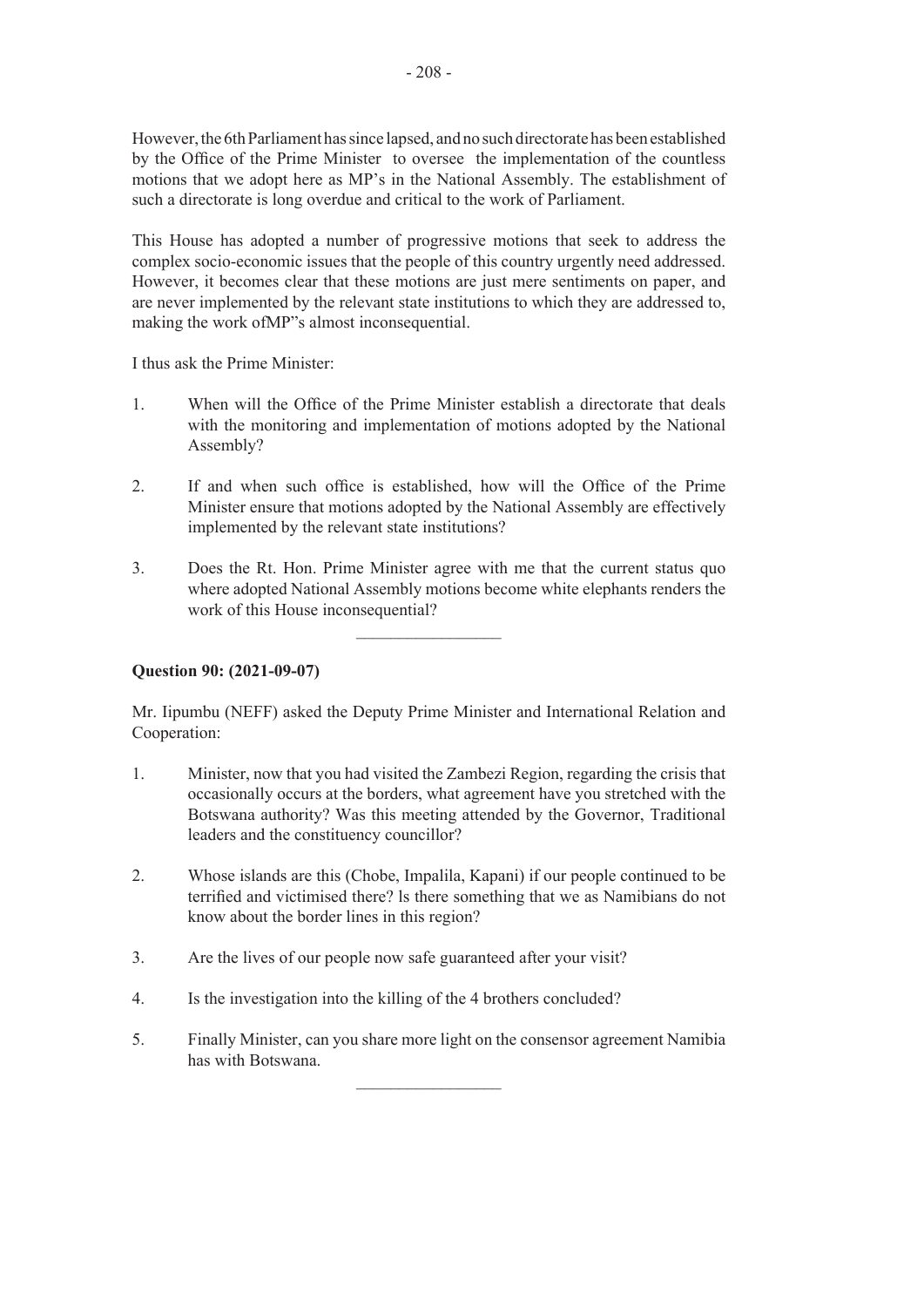# **Question 91: (2021-09-07)**

Mr. Auchab (UDF) asked the Minister of Industrialisation and Trade:

The corridor efficiency is critical to successful intra-African trade, therefor, if Africa wants to boost intra African trade under the African Continental free trade area agreement, corridors and railways have to function optimally.

- 1. May the Minister share with the members of this August House how ready Namibia is for continental connectivity to facilitate intra-African trade under the AFCFTA.
- 2. Minister many African countries transport corridors only offers one mode of transport-road while others offer both road and rail transport, what is Namibia offering to determine the extent and speed on which the country exchange goods.
- 3. May the Minister also share, how well the corridor institutions of Namibia are structured and operate, determines their capacity to discharge their rates and effectiveness in dealing with corridor bottlenecks, non tariff barriers and the performance of the corridor.

 $\overline{\phantom{a}}$  , where  $\overline{\phantom{a}}$ 

# **Question 92: (2021-09-07)**

Mr. Van Wyk (PDM) asked the Minister of Agriculture, Water and Land Reform:

Minister. information suggests that the Namibian dairy industry has been in the midst of a serious crisis for years and is on the verge of collapse because of the COVID-19 pandemic. The Namibia Agricultural Union (NAU) has indicated that the local dairy industry is on the verge of collapse and total extinction. It is clear that serious intervention is needed at all levels, to aid the industry.

I shall therefore ask the following:

Minister, apart from amending existing legislation to protect the dairy industry in Namibia. what other short term plans do Government have or plans to implement as a matter of urgency in order to aid the industry from total collapse.

 $\frac{1}{2}$  ,  $\frac{1}{2}$  ,  $\frac{1}{2}$  ,  $\frac{1}{2}$  ,  $\frac{1}{2}$  ,  $\frac{1}{2}$  ,  $\frac{1}{2}$  ,  $\frac{1}{2}$  ,  $\frac{1}{2}$ 

#### **Question 93: (2021-09-07)**

Mr. Van Wyk (PDM) asked the Minister of Gender Equality, Poverty Eradication and Social Welfare:

Minister, much confusion was caused by the just implemented payment process that aims to make cash payments to the beneficiaries who depends on social pension for survival. The new system that has replaced pension payments through Nampost branches country wide was introduced without proper consultation and communication, resulting in many pensioners not receiving their pension this month .

Firstly many pensioners were apparently not aware that the payment systems would change as of this month , September. Neither were the arrival times of the paymasters communicated to them, as such information was only availed on Friday, 3 September 2021.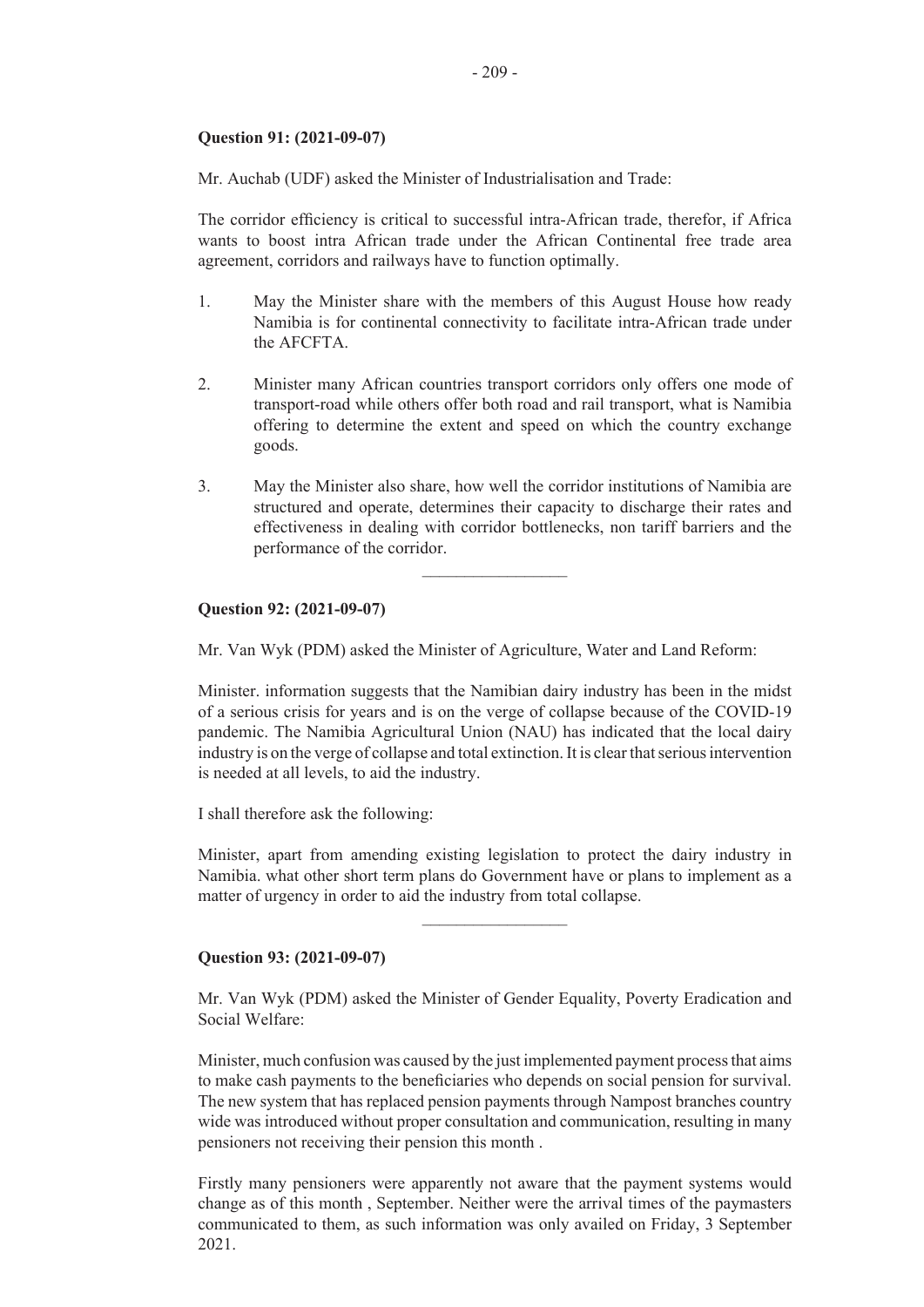I shall therefore ask the following:

- 1. Minister, what was the rationale behind the abolishment of a workable and secure payment with a cash payment that has been problematic in the past?
- 2. What measures would you implement to service those pensions who were not on time at the new pay points to receive their payments as many would not service until the next payment date which will be in October 2021?
- 3. In light of the increase in armed robberies in the country, what security measures are in place to safeguard the process, employees and the pensioners?

 $\frac{1}{2}$ 

# **Question 94: (2021-09-07)**

Mr. Tjeundo (PDM) asked the Minister of Education, Arts and Culture:

Education amidst Covid-19 is still grappling with a critical shortage of desks, chairs and textbooks at our public schools. This situation is not only unique to the special circumstances sanctioned by Covid-19, but it is a situation that has persisted for 31 years since independence. This continuing status quo disables efficient and proper teaching and learning, and eventually contributes to poor results in our public schools.

It is also evident that law makers, civil society, the media and affected communities have at numerous platforms made serious calls to your ministry to totally rectify the shortage of desks, chairs and textbooks at our public schools, but to no avail.

I thus ask:

- 1. Has the shortage of desks, chairs and textbooks been rectified at our public schools?
- 2. If rectified, can the Minister provide this August house with situational reports on how many desks, chairs and textbooks were distributed in the Namibian schools? Provide evident reports on the learner/chair, learner/desk and learner/ textbook ratio in Namibian schools?

 $\frac{1}{2}$  ,  $\frac{1}{2}$  ,  $\frac{1}{2}$  ,  $\frac{1}{2}$  ,  $\frac{1}{2}$  ,  $\frac{1}{2}$  ,  $\frac{1}{2}$  ,  $\frac{1}{2}$  ,  $\frac{1}{2}$  ,  $\frac{1}{2}$ 

#### **Question 95: (2021-09-08)**

Mr. Smit (PDM) asked the Minister of Finance:

In its latest annual report, the Development Bank of Namibia refers to the lack of funding for project preparation. This aspect of project financing is often overlooked by smaller investors or entrepreneurs but it is essential in large development projects.

Just to give you an example, a small, relatively simple so-called reverse listing on the Namibia Stock Exchange, required about N\$2 million in project preparation funding. As any person who has scouted for financing knows, a lack of upfront funding to pay for the cost of project preparation, can kill any project event before it becomes bankable regardless of the investment merits of the project.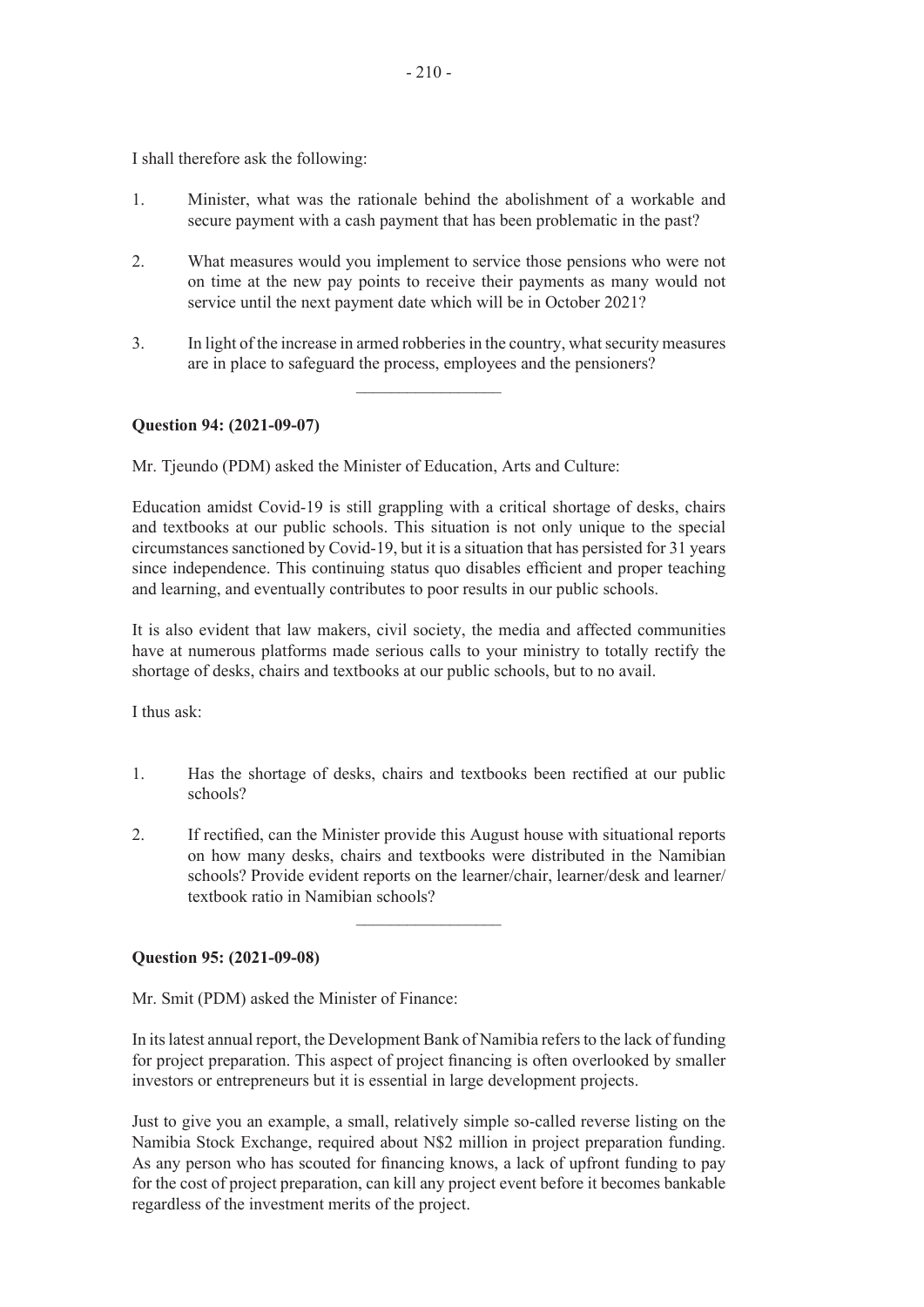For large development projects, the preparation funding can run into many millions of dollars. If the Development Bank finds it difficult to carry these costs due to their own financing constraints,

I ask the fallowing:

- 1. Can the Minister tell this August House exactly what the almost defunct Investment Centre in the Ministry of Industrialisation and Trade, is doing to attract and promote investment?
- 2. In the past, the cost of project preparation fell in the ambit of the Investment Centre. This centre is still active, at least its officials are still paid but I cannot recall a single successful project that was brought to bankable stage by the Investment Centre in the last ten years. Can the Minister please enlighten us on how many projects the Investment Centre is working on, and why it cannot finance this crucial aspect of investment, instead of relying on the Development Bank to carry the costs?
- 3. Seeing that the new Namibia Investment Promotion and Development Board in the Office of the President is in the process of taking over from the Investment Centre, what is there to take over?

 $\overline{\phantom{a}}$  , where  $\overline{\phantom{a}}$ 

# **Question 96: (2021-09-08)**

Mr. Smit (PDM) asked the Minister of Industrialisation and Trade:

Does anybody remember the attempt to lure Chevrolet to set up an assembly facility in Namibia under the Barden International banner? Or the ill-fated Peugeot assembly plant destined for Gobabis? Nobody seems to have learnt any lessons from these disastrous attempts.

The Peugeot assembly plant in Walvis Bay where so-called semi knockdown kits are imported and assembled, has turned into a repeat of Barden International's Namibian flirtation with Chevrolet and Peugeot vehicles.

According to our information, not a single Peugeot 308 assembled in Walvis Bay, has been sold in Namibia to the private sector. All sales have been to ministries, agencies and parastatals.

I thus ask:

- 1. Can the Minister tell this august House how many vehicles have been assembled to date, how many have been sold in the local market, how many have been sold in the SADC market, and how many have been exported?
- 2. Please also inform this august House what financial commitments were made to Groupe PSA, the Peugeot mother company.

 $\overline{\phantom{a}}$  , where  $\overline{\phantom{a}}$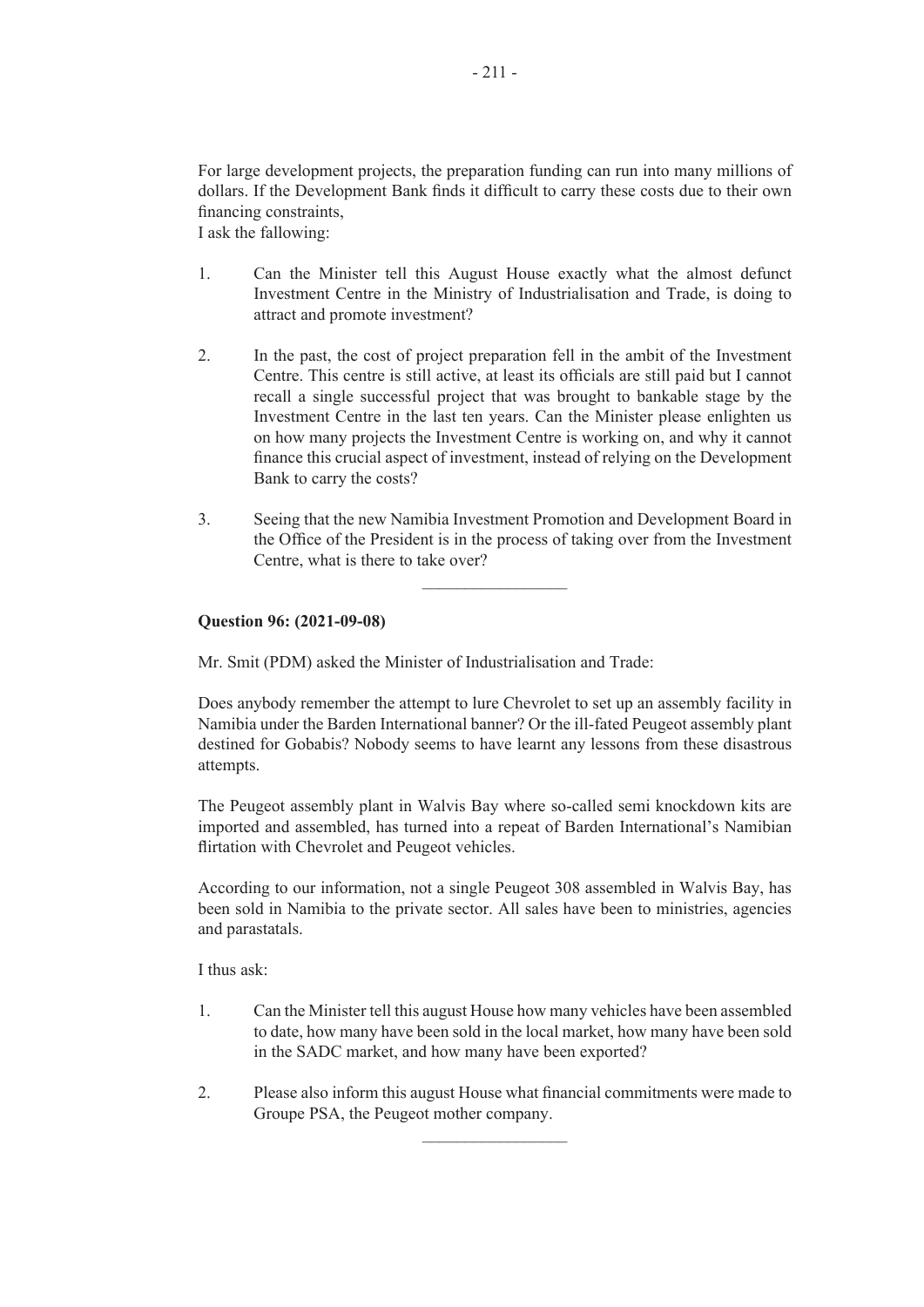## **Question 97: (2021-09-08)**

Mr. Martin (PDM) asked the Minister of Works and Transport:

For the past few months, there have been an increase in the number of accidents involved in cargo trucks on our national roads.

Causes of these accidents are linked to worn tyres that burst, brakes failures due to poor or lacks of maintenance and servicing of trucks. Another reason that contributes is fatigue of drivers because they work under immense pressure to deliver cargo on time, among others.

This put the life of truck drivers and other road users in danger. The maintenance and servicing of trucks appears to have been compromised, in that they are not well monitored neither are they properly well taken care of.

Thus I ask:

- 1. How often does the ministry regulates the maintenance and servicing of cargo trucks?
- 2. When will government gazette the basic salary of truck drivers? Currently, drivers are paid per trip as they deliver goods.
- 3. What tools does the ministry have in place to monitor the qualities of tyres being imported into Namibia?

 $\frac{1}{2}$  ,  $\frac{1}{2}$  ,  $\frac{1}{2}$  ,  $\frac{1}{2}$  ,  $\frac{1}{2}$  ,  $\frac{1}{2}$  ,  $\frac{1}{2}$  ,  $\frac{1}{2}$  ,  $\frac{1}{2}$  ,  $\frac{1}{2}$ 

#### **Question 98: (2021-09-08)**

Ms. Becker (PDM) asked the Minister of Mines and Energy:

Minister, on 15 April 2021 I posed a question to you regarding Nambib Resources Proprietary Limited. I would like to thank you for the information shared with me during our recent meeting. However, for the sake of public interest and as agreed during our meeting, I thus put the question again. Minister, Nambib Resources Proprietary Limited a company owned by Malaysian born Dr. Subramanian Ragubathi, has been embroiled in a nasty fight with the Namibian government over Exclusive Prospective Licenses (EPL's) in the Toscanini Diamond Area along the Skeleton Coast for more than 20 years now. This history of the battle between Nambib Resources and the Namibian government is long, complicated and common knowledge to those who are well vested with the matter

One dimension of this whole dilemma is crystal clear, and that is the undeniable fact that the Government of the Republic of Namibia is hell-bent on making sure that Nambib Resources, being headed by Dr. Ragubathi, does not get rightful ownership of the EPL's that it is entitled to.

Initially, Nambib Resources was the holder of four (4) Exclusive Prospective Licenses, which were: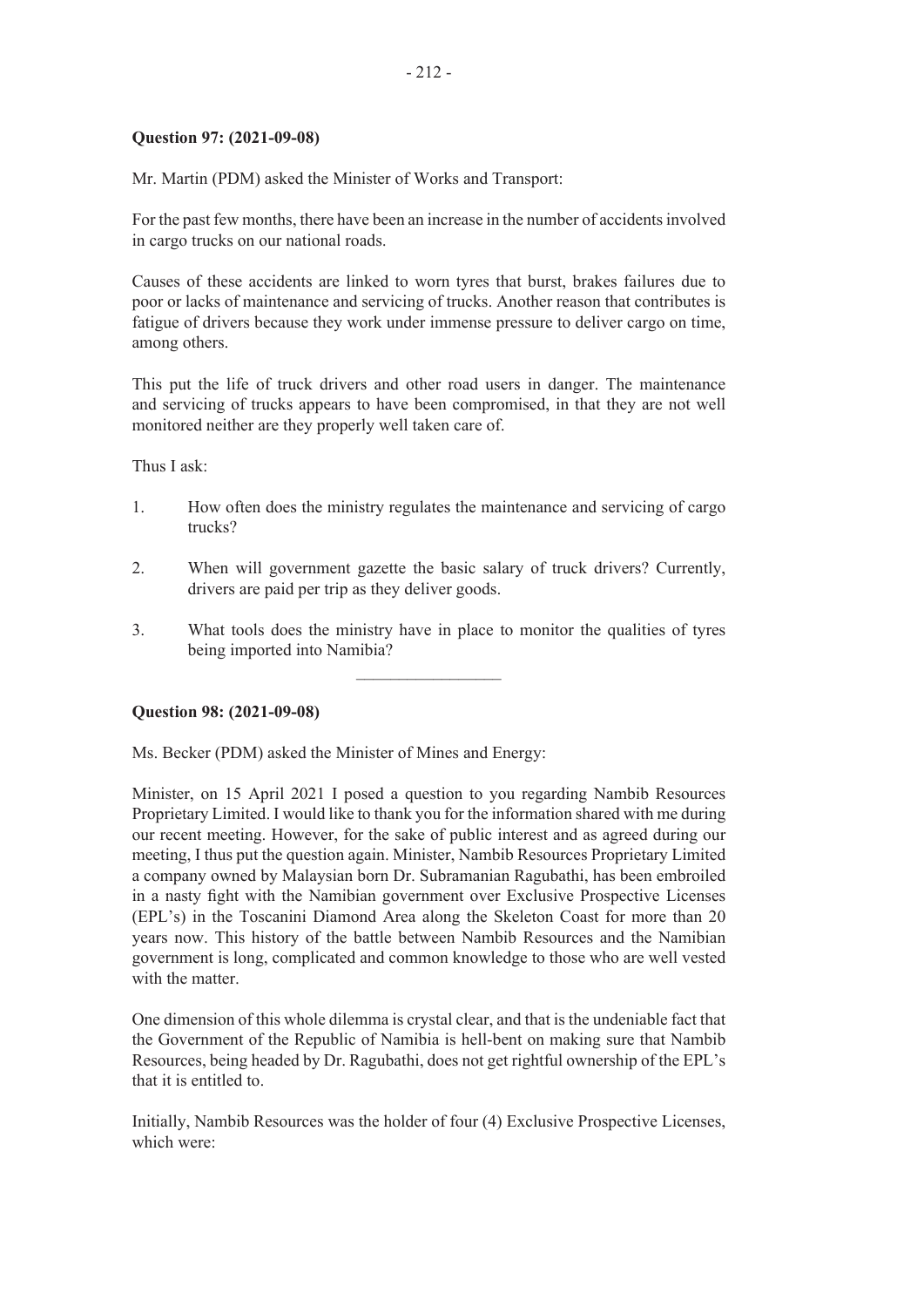- (i) EPL 2696 Toscanini
- (ii) EPL 2564 Torra Bay
- (iii) EPL 2565 Palgrave Point and lastly;
- (iv) EPL 2566 Terrance Bay

Nambib Resources had been using these EPL's to conduct bulk sampling exploration until the Ministry of Mines and Energy inationally and unjustifiably refused to renew Nambib's Resources licenses in 2008. Narnbib Resources then approached the High Court of Namibia in order to overturn the unjustifiable refusal of the Mines and Energy Ministry to renew its licenses, and the Windhoek High Court accordingly ruled in favor of Nambib Resources in October 2009, and ordered the Mines and Energy Ministry to renew the licenses of Nambib Resources.

However almost 12 years later, these licenses that are due to Nambib Resources as per the court order delivered in October 2009 have still not been renewed by the Mines and Energy Ministry, despite the Mining Commissioner having written to Nambib Resources on 01 April 2014 that the EPL's will be granted back to Nambib Resources with a fresh start.

Rather, EPL 5517 overlapping EPL 2696 had been given to a company by the name of Ya Otto Investment Holdings (Pty) Ltd, whose Managing Director at the time, Mr. Haroldt Kamatuka, was a convicted offender. Therefore, Mr. Haroldt Kamatuka and his company, which has now been renamed to Ya Otto Mining and Exploration (Pty) Ltd, was in fact supposed to be disqualified from holding any licenses as per Sections 5, 16 and 49 of the Diamonds Act 13 of 1999.

The Ministry of Mines and Energy once again completely ignored this illegality and once more renewed the licenses of Ya Otto Mining and Exploration (Pty) (Ltd) for another three (3) years.

I thus ask the Minister:

- 1. When will the Ministry of Mines and Energy comply with the court order of the High Court and grant back the four (4) Exclusive Prospective Licenses that rightly belong to Dr. Subramanian Ragubathi and Nambib Resources (Pty) Ltd, namely:
	- (i) EPL 2696 Toscanini
	- (ii) EPL 2564 Torra Bay
	- (iii) EPL 2565 Palgrave Point and lastly;
	- (iv) EPL 2566 Terrace Bay
- 2. Can the Minister explain and justify to this august House why the Mines and Energy Ministry awarded EPL 5517 overlapping EPL 2696 to Mr. Haroldt Kamatuka and his company Ya Otto Mining and Exploration (Pty) Ltd, despite it not qualifying for such license as per Section 5, 16 and 49 of the Diamonds Act 13 of 1999?
- 3. Will the Minister concur with me when I say that what happened in this whole dilemma is a gross violation of process and the law by the Mines and Energy Ministry?

 $\overline{\phantom{a}}$  , where  $\overline{\phantom{a}}$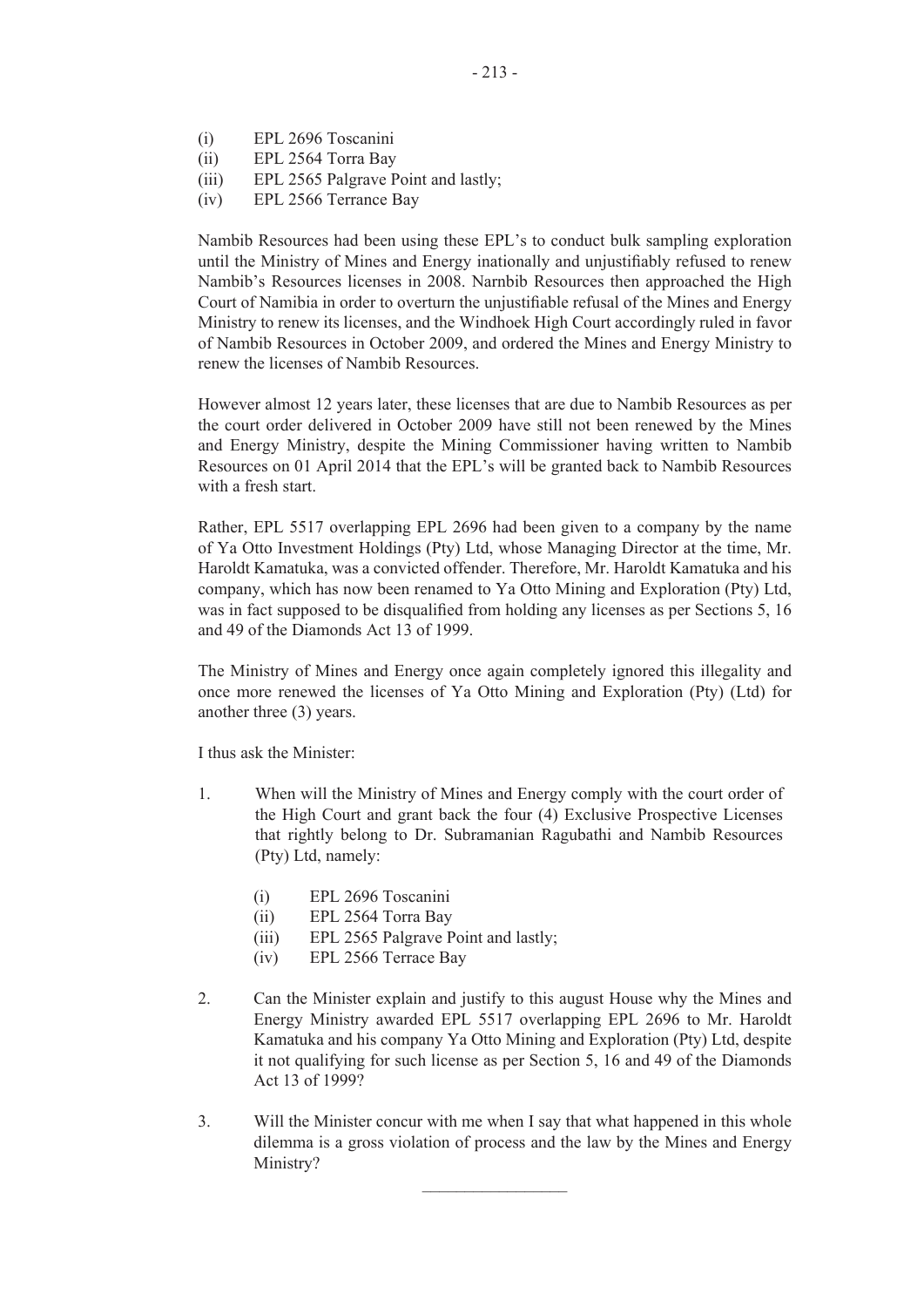## **Question 99: (2021-09-08)**

Mr. Seibeb (LPM) asked the Minister of Finance:

In her 2018 book, "Fighting Corruption Is Dangerous" Ngozi Okonjo-lweala (Director-General of World Trade Organisation), hell-bent on confronting the Nigerian Oil Scammers, when she was a Minister of Finance under President Goodluck Jonathan noted that "Nigerians were distrustful of government, fed up with politics and corruption, and only clung to oil subsidies, feeling they were the only direct benefits they enjoyed from their country's oil resources."

The same could be attributed to Namibia. Namibians are "distrustful of Government, fed up with politics and corruption." After the dramatic and shameful closure of the SME Bank, the Namibians thought that the only accessible avenue for public financing of their SME's was arguably the Development Bank of Namibia (DBN).

Few weeks ago, there were revelations made in the mainstream media that a certain businessman, Mr. Onesmus 'Tona' Amadhila allegedly received loan with N\$180 million, and defaulted on repayments but was nonetheless granted special treatment from the Development Bank of Namibia (DBN). He was not in terms of the law not pursued as is normally the case with other ordinary Namibians, who are debtors to the Bank. It was further reported that he was granted special amnesty during the period when his spouse was Minister of Finance. If these claims are precise, it amounts to cronyism, or at best clientelism. Chipkin and Swilling (2018) explicitly state in "Shadow State: The politics of state capture" that "corrupt-seekingbehaviour can undermine the state's development agenda by diverting resources into the hands of unproductive elites" (Chipkin and Swilling, 2018, p. xi).

Hence the following critical questions;

- 1. Lending should be guided by sound business principles. In this case, the principles were not correctly applied due to gaps in the system that some can take advantage of. It is essentially a governance issue. What are the guiding principles of lending at DBN? Do we look at what status you hold in society? Or which political party you belong to? What are the specific &broad considerations when lending is decided upon?
- 2. Minister, have you by any chance asked DBN Managing Director (or Board) how they loaned a prominent Politically Exposed Person (PEP), a whole N\$180 million whereas others, ordinary Namibians, even seeking for investment amounts less than N\$200 000 are rejected, even with they sound business plans? Is this not a loan concentration of almost one-quarter of the whole loan book of DBN to one individual and by implication, one family?
- 3. I have followed the old oft-rehearsed myth and the spin doctoring by the Prime Minister and her sycophants, which embraced, as Michela Wrong wrote in her book "It's Our Tum To Eat" concept of "Blame The Entourage Line" argument, which purports to claim that the Prime Minister must not be blamed for her husband's deeds, But the reality on the ground is that she cannot claim total ignorance. This bothers on intellectual & personal dishonesty. The issue is that during the time that the current Prime Minister was serving as the Minister of Finance there has been a lacuna during which all sorts of underhanded activities and mismanagement of public funds had flourished uncontrollably. Did you,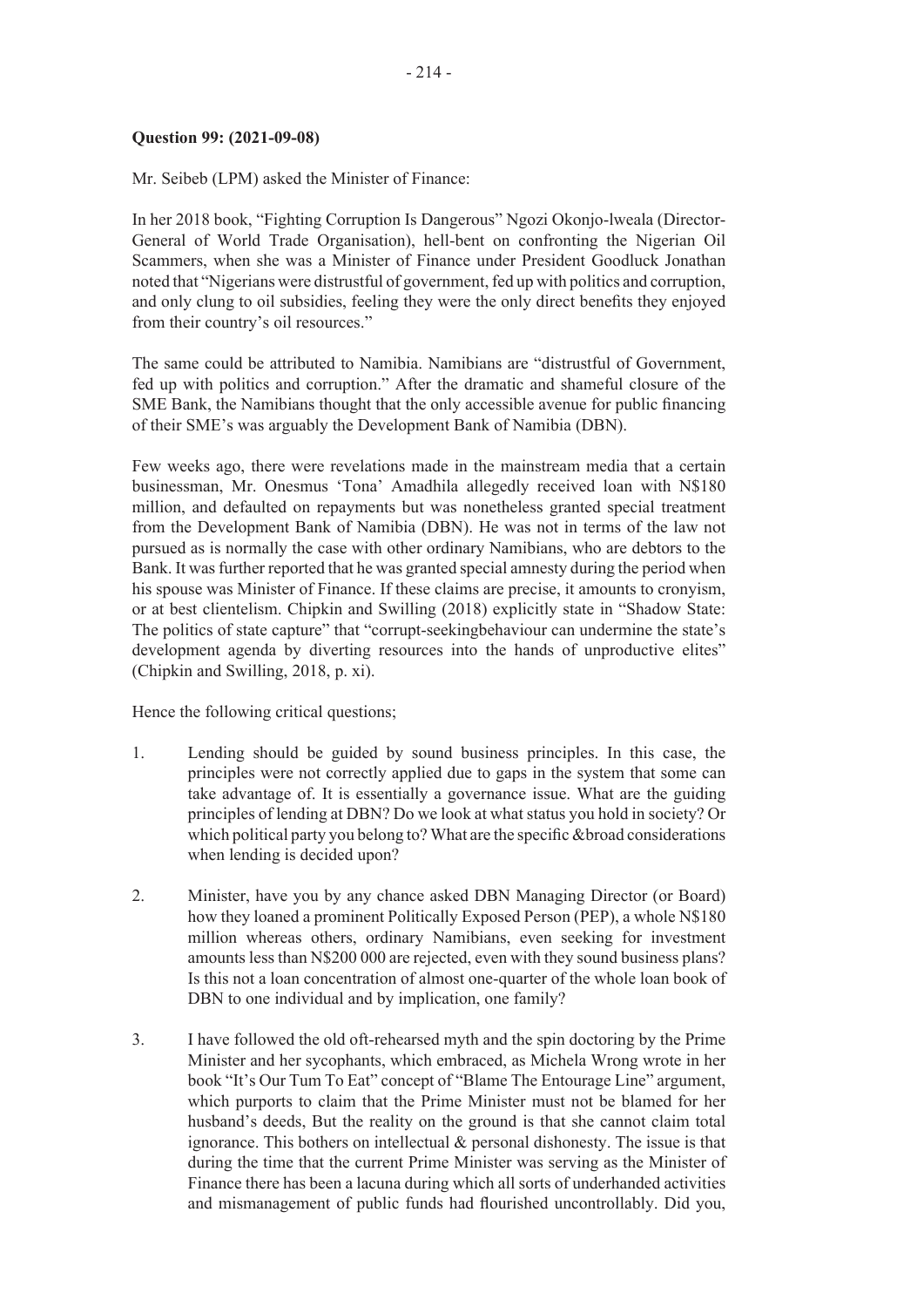Minister, by any chance conduct an investigation and interviewed the Prime Minister to ascertain whether she had applied undue pressure on DBN Board/ MD to favour her spouse business interests?

4. If the martial regimes is one of marriage in the community of property, she is directly involved in the business nature of her business. She would have required to sign documents that provide security cessions of the family property in order to obtain some of the loans. Have you investigated her involvement, and to what extent her involvement stretches.

 $\overline{\phantom{a}}$  , where  $\overline{\phantom{a}}$ 

#### **Question 100: (2021-09-08)**

Mr. Seibeb (LPM) asked the Deputy Prime Minister and International Relations and Cooperation:

As the LPM, and rightly as Internationalist's, we have observed that there is increase onslaught against the indigenous peoples in the world, The living space and commonages for the indigenous people is squeezed every day.

# ON THE FORCED EVICTION OF ZIMBABWEAN INDGIENOUS PEOPLE FROM THEIR LAND

Mr. Emmerson Mnangagwa, The President of Zimbabwe plan, to evict 12 000 members of the Shangani indigenous minority from their ancestral land in Zimbabwe, to purportedly make way for an alfalfa production (animal feed production), for a commercial interest of one person, despite a March 6, 2021 court order to halt the move, using his so-called special presidential powers. The Zimbabwean president and, by implication Zimbabwean authorities are specifically threatening to remove the Chilonga people from their homes without offering them any alternative accommodation. Nor any compensation for the illegal expropriation of their land. The people are anxious and such forced evictions drive people into poverty and destroy livelihoods , and creates internal displacements, marginalization of many.

The following question suffices;

- 1. Could the Minister inquire from her counterpart or from the Zimbabwean High Commissioner in Namibia on this critical matter and provide a thorough feedback to Parliament as we witness similar actions being committed by Namibian powerful state elite in capture of land and land grabbing of the Hail/ om San people.
- 2. Does the Namibian Government support, land dispossession of indigenous peoples, in its foreign policy along party dictates and colonialist lines and their subsequent de-humanisation as with the Hail/om San in Namibia?

# ON THE GENOCIDE COMMITTED BY CHINA AGAINST THE UYRGHUYRS IN XINJIANG

For far too long, we have been quiet as a nation against the ongoing acts of Genocide, committed by the Chinese government against Muslim Uyghurs in Xinjiang, China. The irresponsible utterances by the Chinese President Xi Jinping set in motion the effort to destroy Uighurs as a group when he launched the "People's War on Terror" in Xinjiang in 2014.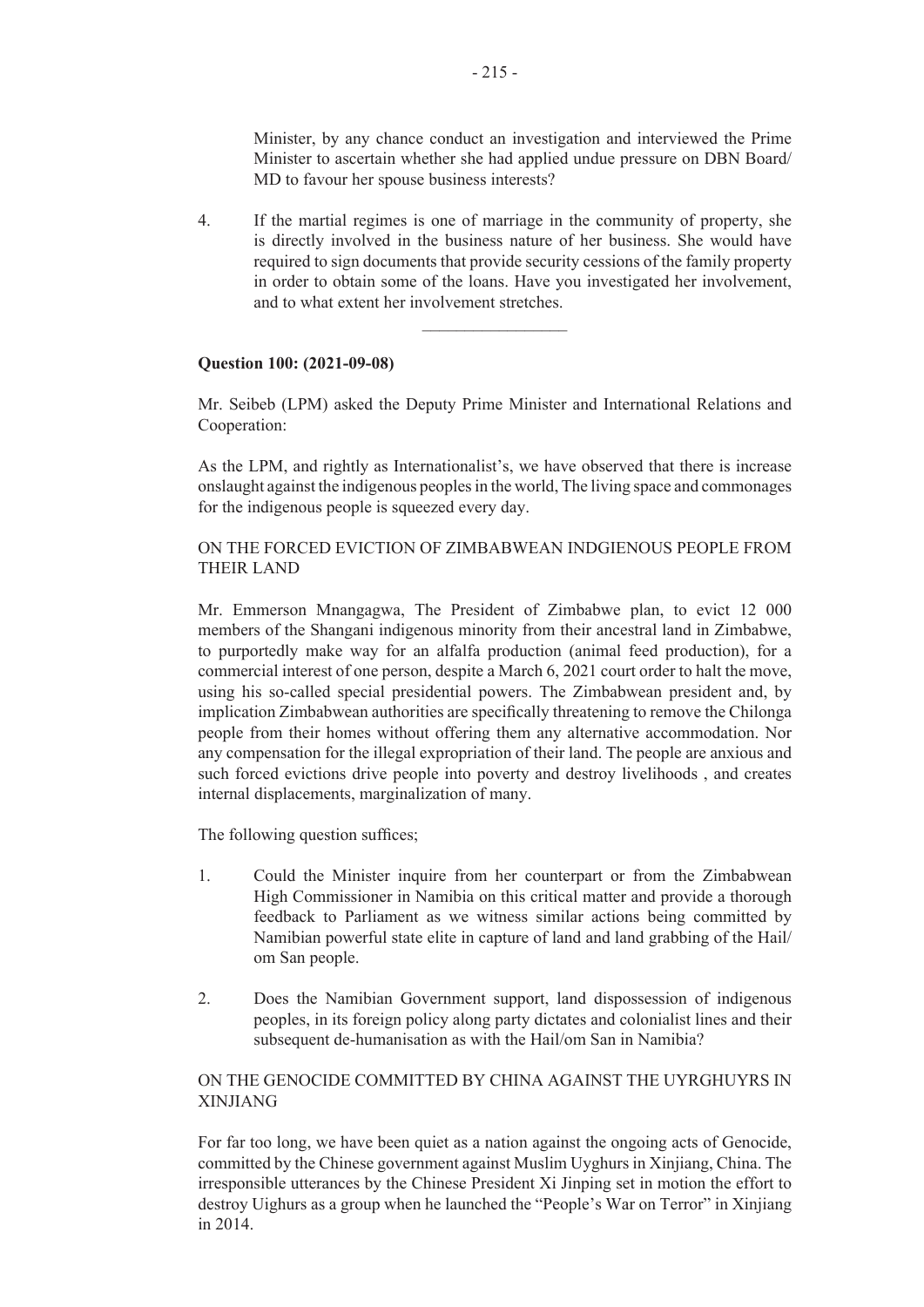The Report entitled, 'THE UYGHUR GENOCIDE: An Examination of China's Breaches of the 1948 Genocide Convention, March 2021' by the Newlines Institute for Strategy and Policy, summarised the Genocidal acts as: killing members of the group, causing serious bodily or mental harm to members of the group, deliberately inflicting conditions of life calculated to bring about the group's physical destruction in whole or in part, imposing measures intended to prevent births and forcibly transferring children of the group to another group.

Therefore the following questions:

- 1. Why have we not expressed ourselves in one way or the other, either to support China in its denial that there is no Genocide, or in condemning China of a Genocide that they are trying to hide?
- 2. Have we as a country, decided to abdicate from our international duty by having signed the 1948 Convention on the Prevention and Punishment of the Crime of Genocide?
- 3. Does our silence therefore condone a possible Genocide in China?
- 4. And as members of the African Union also, we cannot be quiet on Genocide matters. In Rwanda , we had a major genocide, and as Africans we cannot be silent in the face of extermination of ethnic minorities anywhere in the world. Just in 1904-1908 Namibia experienced its largest ethnic extermination of its own people, yet the Namibian government appears indifferent to these types of global crimes against humanity. Is the Swapo government a genocidal government, in reflecting on its Lubango history?
- 5. Namibia's Constitution is awash with a human rights discourse including protection of life, liberty and the refusal for arbitrary detention. It is common international practice that a country's national Constitution represents the values and the consensus of a society. Therefore, the foreign policy of each country is actually the extension of its domestic values, virtues and traditions. Has Namibia therefore abandoned its values and convictions as a nation, that just thirty one years ago, emerged from the clutches of apartheid colonialism, in maintaining silence against China's human rights abuses?
- 6. Is money or concessional loans more important for Namibia then human lives? In Namibia, we experienced a painful Genocide, which resulted in land dispossession and this case reminds us of our painful historic experience.
- 7. Have you summoned Ambassador of China in Namibia, or our Ambassador in Beijing to discuss this Genocide with a hope to take concrete action?
- 8. Will Namibia sponsor a motion in UN Security Council to denounce China and impose sanctions against this country?
- 9. If China continues with the same degree of Genocidal agenda, will Namibia boycott the 2022 Beijing Winter Olympic games?

ON THE GENOCIDE OF THE RUHINGA PEOPLE IN MYANMAR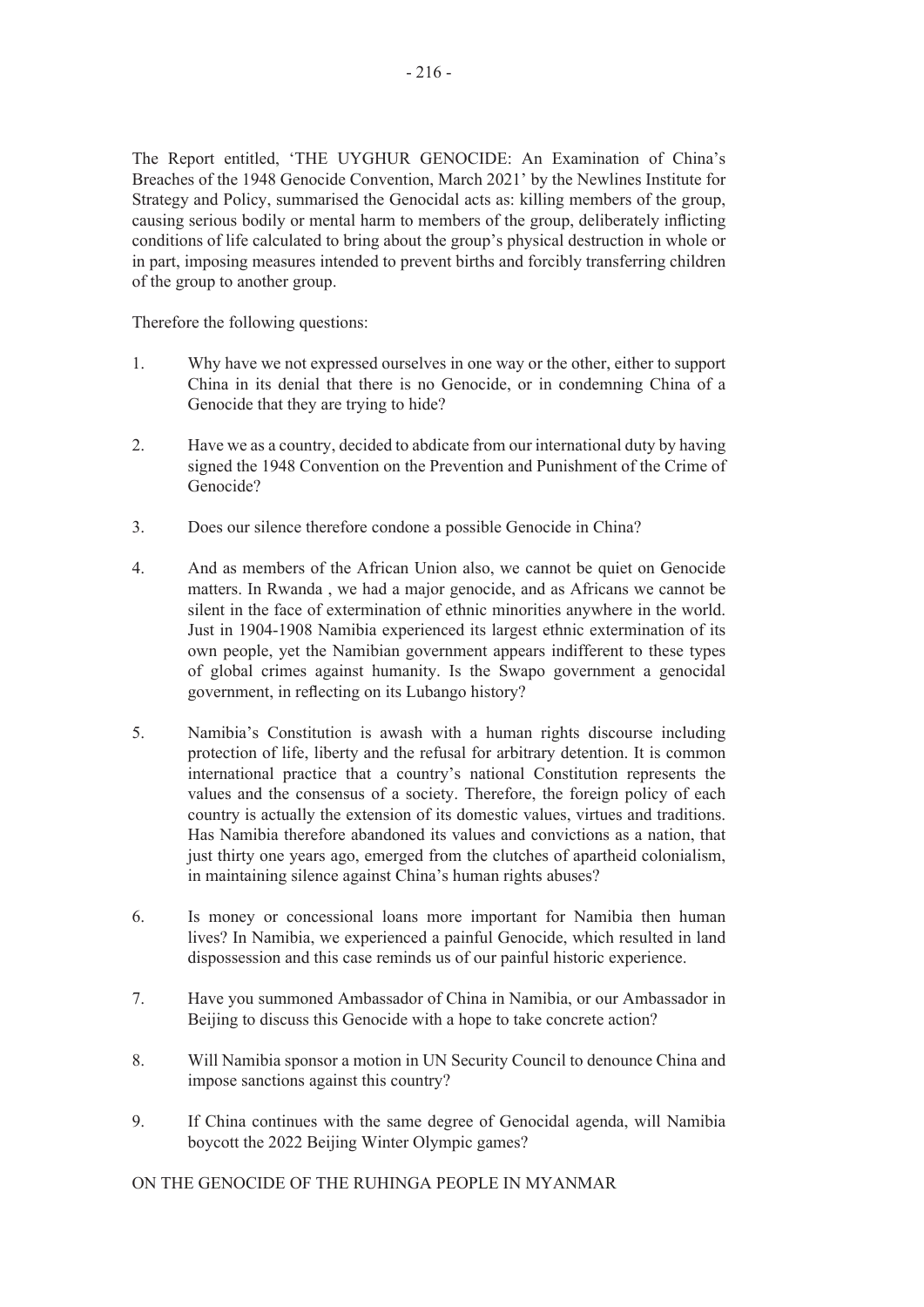Myanmar, it is widely reported, has engaged in a broad and sustained Genocide of the Rohingya people, under the leadership of the so-called Aung San Suu Kyi, the democracy activist, who is herself now under house arrest. This Genocide has forced millions of Rohingya to flee from the motherland in seeking refuge in other neighbouring countries, destitute, and reduced to tent dwellers for more many years now. Discriminatory policies of Myanmar's government since the late 1970s have compelled

hundreds of thousands of Muslim Rohingya to flee their homes in the predominantly Buddhist country. Most have crossed by land into Bangladesh, while others have taken to the sea to reach Indonesia, Malaysia, and Thailand. The Myanmar government has effectively institutionalized discrimination against the ethnic group through restrictions on marriage, family planning, employment, education, religious choice, and freedom of movement. The United Nations has said that those forces showed "genocidal intent," and international pressure on the country's elected leaders to end the repression continues to rise.

Hence the following questions;

- 1. Why have we not expressed ourselves in one way or the other, to condemn the military junta in Myanmar?
- 2. Does our silence condone the Genocide that happened in Myanmar (Burma)?
- 3. Namibia has not made any statement at the United Nations, African Union level, or even sponsored a motion on sanctions? Why the silence?

 $\frac{1}{2}$  ,  $\frac{1}{2}$  ,  $\frac{1}{2}$  ,  $\frac{1}{2}$  ,  $\frac{1}{2}$  ,  $\frac{1}{2}$  ,  $\frac{1}{2}$  ,  $\frac{1}{2}$  ,  $\frac{1}{2}$ 

4. Has Namibia taken any loans from Myanmar? Any bilateral relations?

#### **Question 101: (2021-09-08)**

Mr. Swartbooi (LPM) asked the Speaker of the National Assembly:

On 20 July instant, at approximately 08h50 at the National Council building of the Parliament of the Republic of Namibia, our lawyer's viz. Adv. Patrick Kauta and Mercy Kuzeeko appeared to attend the scheduled hearing of the Privileges and Immunities Committee.

At the entrance, the legal team was requested to place their bags in the screening machine, which machine was manned by two police officers in uniform. After a while the two lawyers "were bewildered" when informed that the office bag of Adv. Kauta was indicating the presence of a pistol at the bottom of the bag of Adv. Kauta. After emptying his bag, the machine still indicated that the bag had a pistol.

After a gravely tense moment, two police plain clothed officers, appeared from behind the scenes and instructed the uniformed officers to let the two lawyers go.

Our information obtained is the following: That the Speaker of the National Assembly, jointly with the Namibian Police and the Intelligence System, intended to create a scenario where Hon. Seibeb and I would be arrested with unlicensed guns in the Privileges and Immunities Committee Meeting. We would be arrested , detained and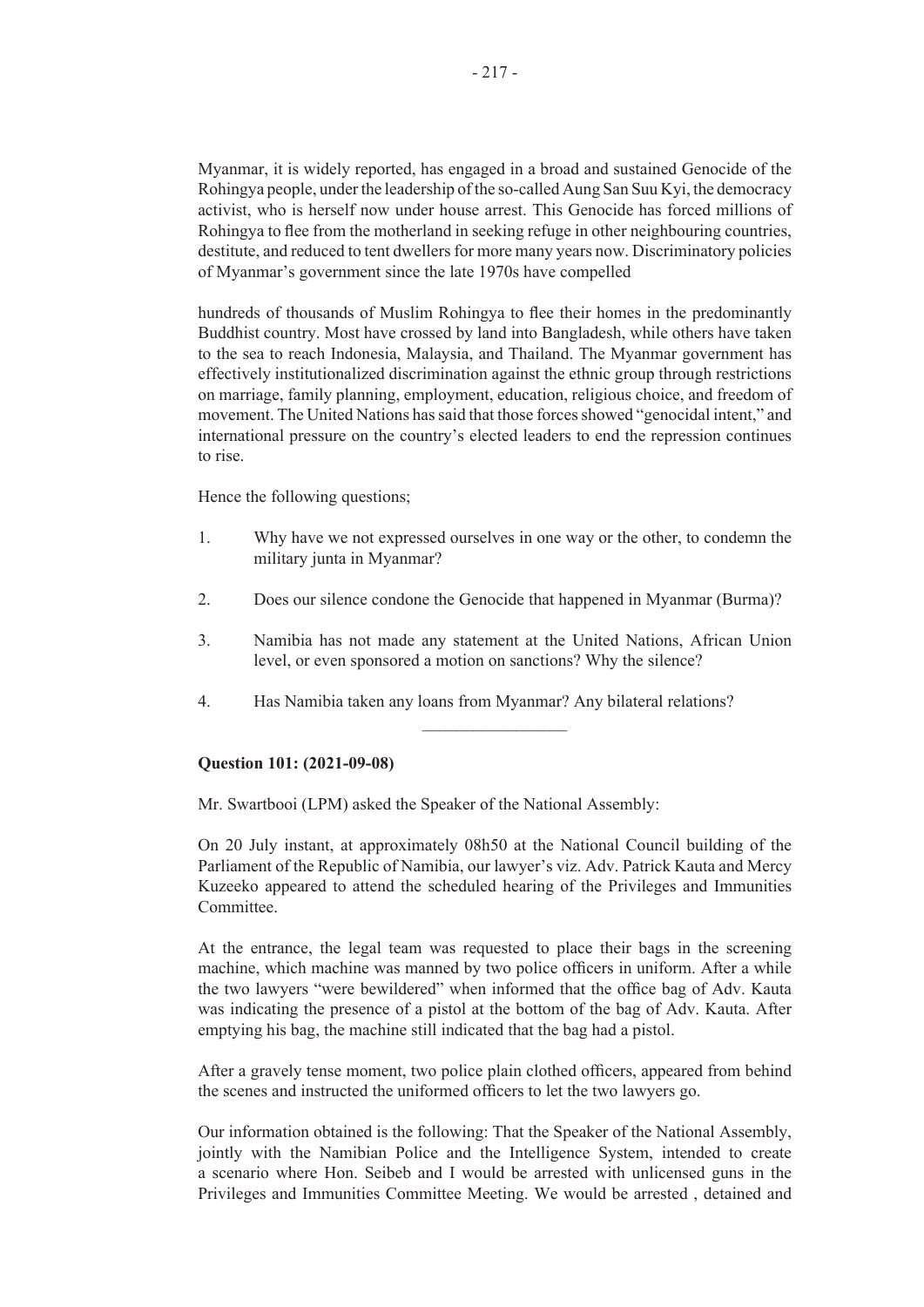would appear in the Windhoek Magistrates Court the next day, which coincided with the Supreme Court hearing slated for 21st July 2021.

No wonder, despite every ill-fated attempt by your lawyer's suggestions in the Supreme Court to characterize us as dangerous, the Court never even directed itself to comment on the nonsensical and irrelevant character assassinating aspersions that your team canvassed.

The plan hedged with these security apparatus, was to locate us in the public space as having intended to shoot the Speaker, with a view to buttress the legal and factual exposition made by the Speakers legal team that we are violent and are a threat to the National Assembly. Couple of weeks before the Committee meeting, you were already Hon. Katjavivi, seeking to host a meeting with us at either National Assembly or National Council building. When we rejected the request for meeting at a venue of your choice, we already were tipped of the evil plan you were conspiring to implement against us.

I therefore ask the following questions:

- 1. Why did the Namibian Police not arrest the two lawyers, if there was a genuine weapon found in their possession?
- 2. Can you confirm that you and your staff members were at the apex with the security detail, in planning and executing this dangerous and cowardly action against us?
- 3. Can you confirm that this instance defamed and destroyed the image, standing and reputation of the National Assembly, as private citizens were placed in an untenable and loathsome situation, which created fears and uncertainties about the safety and sanctity of this place?
- 4. What assurances are you going to give to the public and the voters that have voted us into this important House, about our safety and security at this work place, and about potential framing of us to secure imprisonment that you so desire upon us?

 $\frac{1}{2}$ 

#### **Question 102: (2021-09-08)**

Mr. Shihumbu (PDM) asked the Minister of Education, Arts and Culture:

The Republic of Namibia is a unitary State, so that while some functions of the Government have been decentralised to regional and local levels, the central Government still has a bigger role to play in major public sectors, which include the education sector.

The one most significant benefit for the centralised role played by the Ministry of Education, Arts and Culture at the central Government level is to ensure that policy interventions and resource allocations are coordinated across all the 14 regions of our land for the equal benefit of all our people. Meanwhile it still astounds me to see that reports keep resurfacing pointing to the neglect of some regions as a result of unequal allocation of state resources.

I am therefore inclined to put the following questions to the Minister: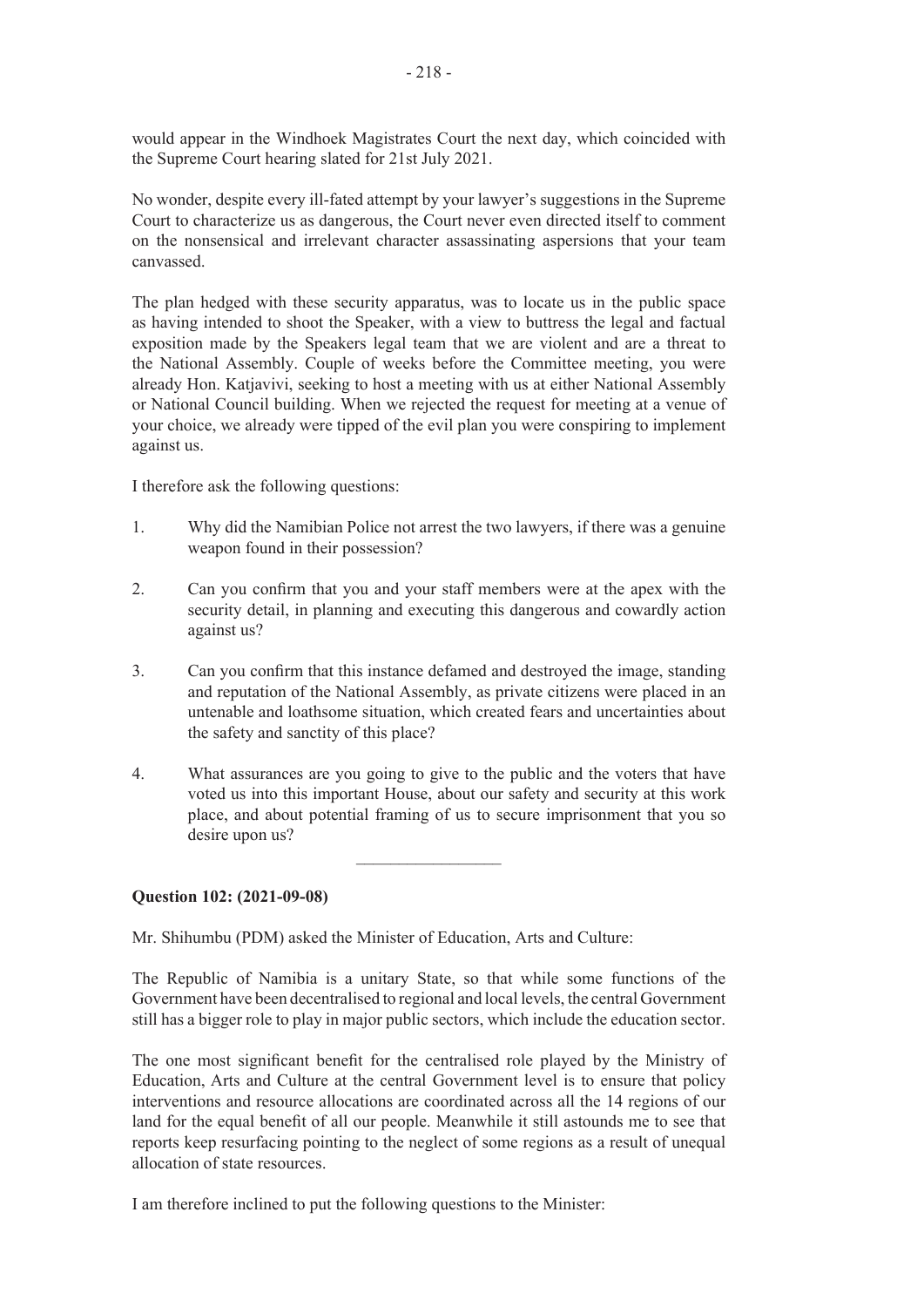- 1. Is the Minister aware that teachers who graduated in April 2021 in both Kavango regions are still paid on a grade 12 salary scale until today, while their counterparts in other regions their salaries have been adjusted long ago just after their graduation?
- 2. Why is the Ministry treating teachers who graduated in April 2021 like step children of the Minister of Education?
- 3. If all people across Namibia have equal access to the opportunit ies to acquire education, and if all teachers under the employment of the Ministry of Education are treated equally in terms of their remunerations, why are things done differently with those who graduated in April 2021?
- 4. As things stand, these graduate are working under contracts done through appointment letters, of which contracts will expire by December 2021, there is uncertainty about their employment. Yet when explanations are sought, the only thing that takes place is to kick the ball between the Ministry's central Government offices and the regional government offices, without anyone willing to take responsibility for the ill-treatment of these teachers. For how long will this unacceptable status quo continue unabated?

# **Question 103: (2021-09-08)**

Mr. Isaaks (LPM) asked the Minister of Labour, Industrial Relations and Employment Creation:

One of the best known effects of the Covid-19 pandemic is the manner in which it ravages the economy worldwide. Business is disrupted to the extent that many have closed down. The worst affected include the tourism and transport sectors and manufacturing. These are notably job carrying sectors. Also mining and agriculture, which are significant employment providers in Namibia, slowed down significantly. This is naturally concerning to a nation of a country where the economy is by character dominated by the primary sectors.

Naturally, the already devastating unemployment numbers should by default increase sharply.

A World Bank report projected unemployment in Namibia to be at 38 percent by 2021. This projection is however pre-covid19, and the unemployment numbers are therefore expected to be much higher. As a matter of fact it is disputed.

Now my questions are therefore:

- 1. What is the most accurate projection of job losses as a result of Covid-19?
- 2. Was any study commissioned to find out what the real job losses were as a result of the Covid-19 pandemic related economic slow down and if at all you agree that the coronavirus in fact compounded the already high unemployment rate.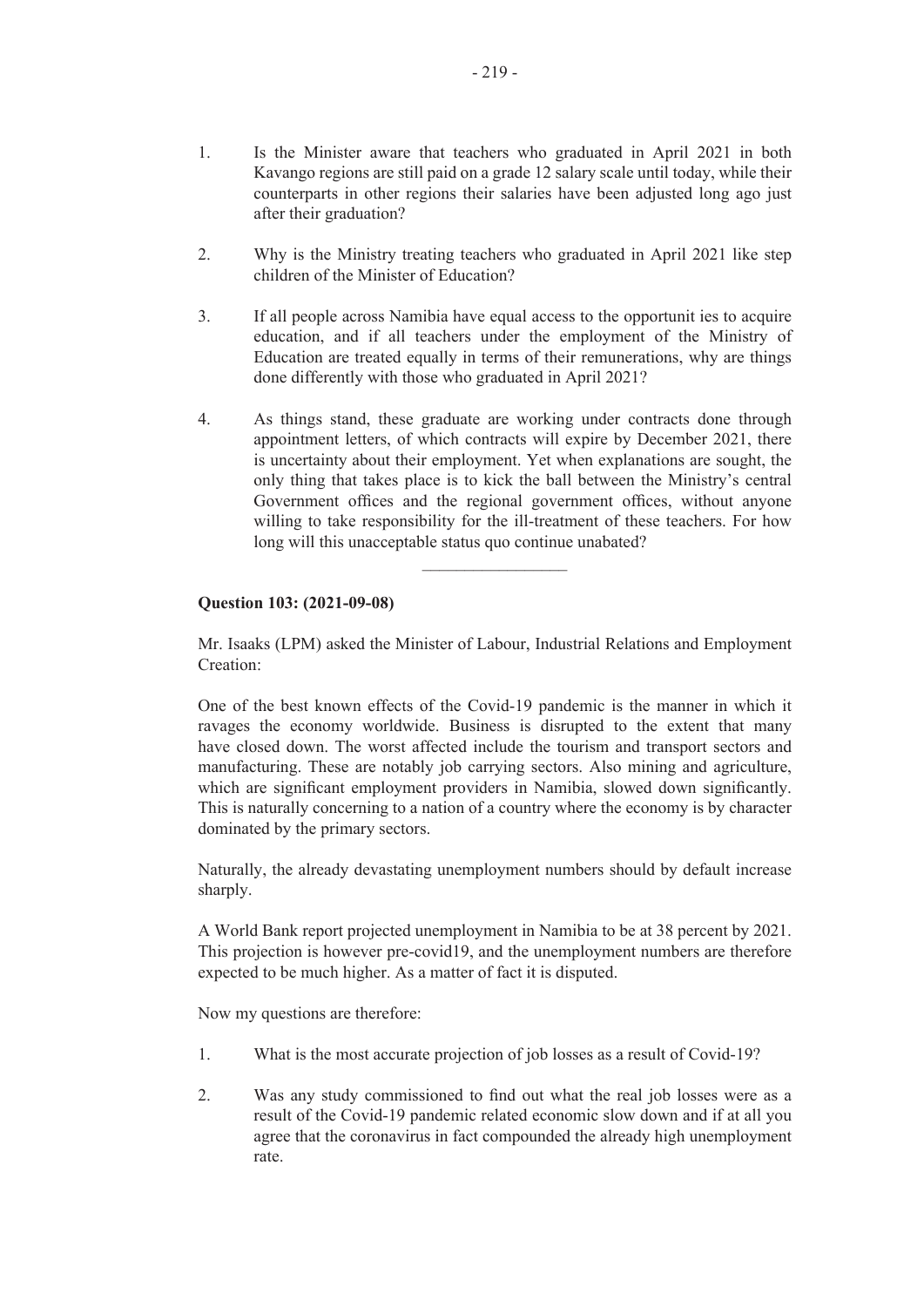- 3. Therefore, is unemployment now higher than was projected in the World Bank report or any other study made in 2020 or at any prior time?
- 4. What are the real employment figures for the first two quarters of 2021?
- 5. And finally, what are the real and latest figures of job seekers in the first two quarters of 2021 and the corresponding first two quarters of 2020?

### **Question 104: (2021-09-08)**

Ms. Mootu (LPM) asked the Minister of Home Affairs, Immigration, Safety and Security:

On 15 May 2021, I had written a letter to your office titled "ILLEGAL AND FRADULENT EMPLOYMENT OF CHINESE EMPLOYEES AT THE CHINA NATIONAL NEUCLEAR CORPORATION ROSSING URANIUM LIMITED (RUL)", to which you have not responded to and thus, should account in this August house. It has been brought to our attention that, four Chinese nationals:

- (i) Zhenqum (Peter) Fang (General Manager Organization)
- (ii) Jingtao Chang (Manager Business Improvement)
- (iii) Yiwei Li (Procurement Superintendent and Processing Support Superintendent); and
- (iv) Mingfei Haung (Financial Superintendent)

Have allegedly obtained work permits to work for Skeleton Coast Diamonds Limited only which recently changed its name to China National Uranium Corporation Limited (CNUC). These four Chinese nationals have been illegally working on a full-time basis for China National Nuclear Corporation Rossing Uranium Limited. Despite the name change, the CNUC holds 68.2% shares in China National Nuclear Corporation Rossing Uranium Limited, but by they still remain separate entities.

The above mentioned employees were arrested on the 5th August 2020, a police case was opened (case number CR0B/08/2020) and they were then handed to Immigration officials for contravening the provisions of Section 27 of the Immigration Control Act 7 of 1993, for not having the work permits of China National Nuclear Corporation Rossing Uranium Limited. They were then transferred to Naravile Police Station for safe keeping were most foreign nationals are usually kept. Close to Midnight the same day, the immigration control officer

from Swakopmund Home Affairs Office allegedly, ordered for their release. It is with this background that I ask the following;

- 1. Can the Minister investigate, and answer as to what were the reasons for the immediate release of the Chinese officials, without appearing in court and no bail?
- 2. It is alleged that a certain Mr. Tjihavera was tasked to investigate the illegal release of the Chinese men from prison, Minister will you inquire as to as to why the investigation is taking so long?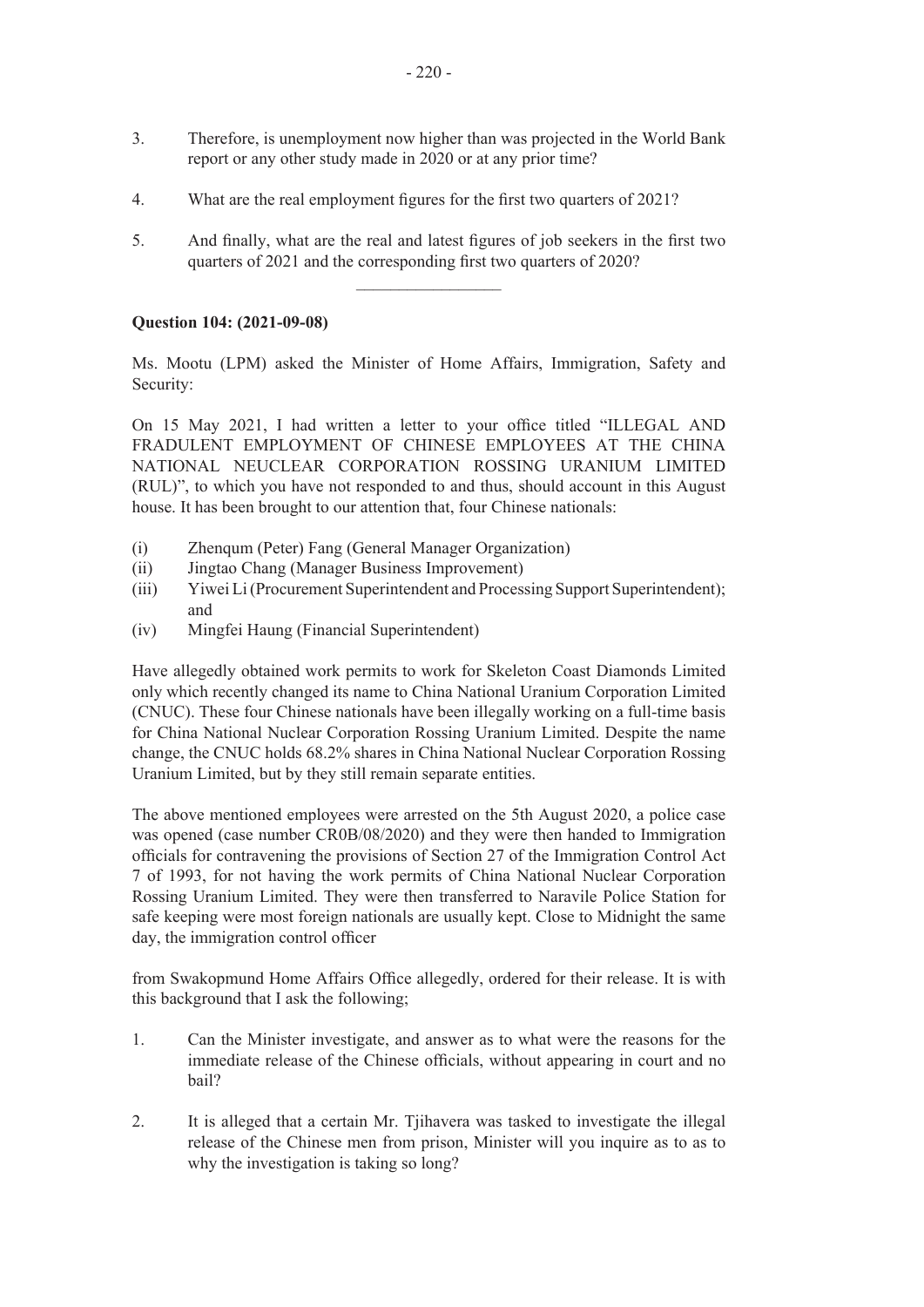- 3. It is apparent that these Chinese officials were accorded special treatment, even after being accused for serious crimes, are these Chinese super beings?
- 4. Who have they paid in your Ministry as whose business partners, as they to receive such special treatment?

#### **Question 105: (2021-09-08)**

Ms. Mootu (LPM) asked the Minister of Home Affairs, Immigration, Safety and Security:

During the August by-election campaigns, in Katima Mulio a Swapo campaign vehicle ran over a 2-year-old boy, which was confirmed by the Deputy Commissioner Evans Simasiku. The boy died upon arrival at the hospital. It is on record in this August House that when the question was referred to the Hon. Sophia Shaningwa, Secretary- General of the South West African People's Organisation Party, her response was that the matter was handled 'traditionally,' together with the family of the deceased.

Implicit in her reply was the real possibility of the crime of compounding having occurred . The crime of compounding is: a criminal act in which a person agrees not to report the occurrence of a crime, or not to prosecute a criminal offender in exchange for money or other consideration. The statement of the Hon. Shaningwa could indicate that customary law prevailed over statutory law, in which Article 66 states that customary law shall remain valid to the extent that such customary law does not conflict with the constitution or any other statutory law. Therefore, I ask the Minister the following:

- 1. Can the Minister confirm if there was any case opened against the Swapo driver, and can the case number be provided to the house, including the identity of the perpetrator?
- 2. Has the traditional agreement meant that payment was made to the family, if no such payment was made then why is there no evidence of a case at the Katima Mulio police station?
- 3. Has the family been threatened by Swapo and its officials not to report the matter?

 $\overline{\phantom{a}}$  , where  $\overline{\phantom{a}}$ 

#### **Question 106: (2021-09-08)**

Mr. Iipumbu (NEFF) asked the Minister of Public Enterprise:

MTC is the only Government company that Government need to be handle with care as it produces remarkable revenue each and every year. The company profit, based on its performance, 50% dividend is paid to the Government. The ideal of listing a company that is worthier than money Government went to borrow from AFDB is a total sign of mismanagement. This means 2020's almost billion-dollar Government spoils could be lost by the Government as the profit will in future be determined by the shareholders of MTC. Government has many companies that are not performing and need to be listed than MTC. The nation should not be brainwashed as shares are already self-targeted by elites. Now the following question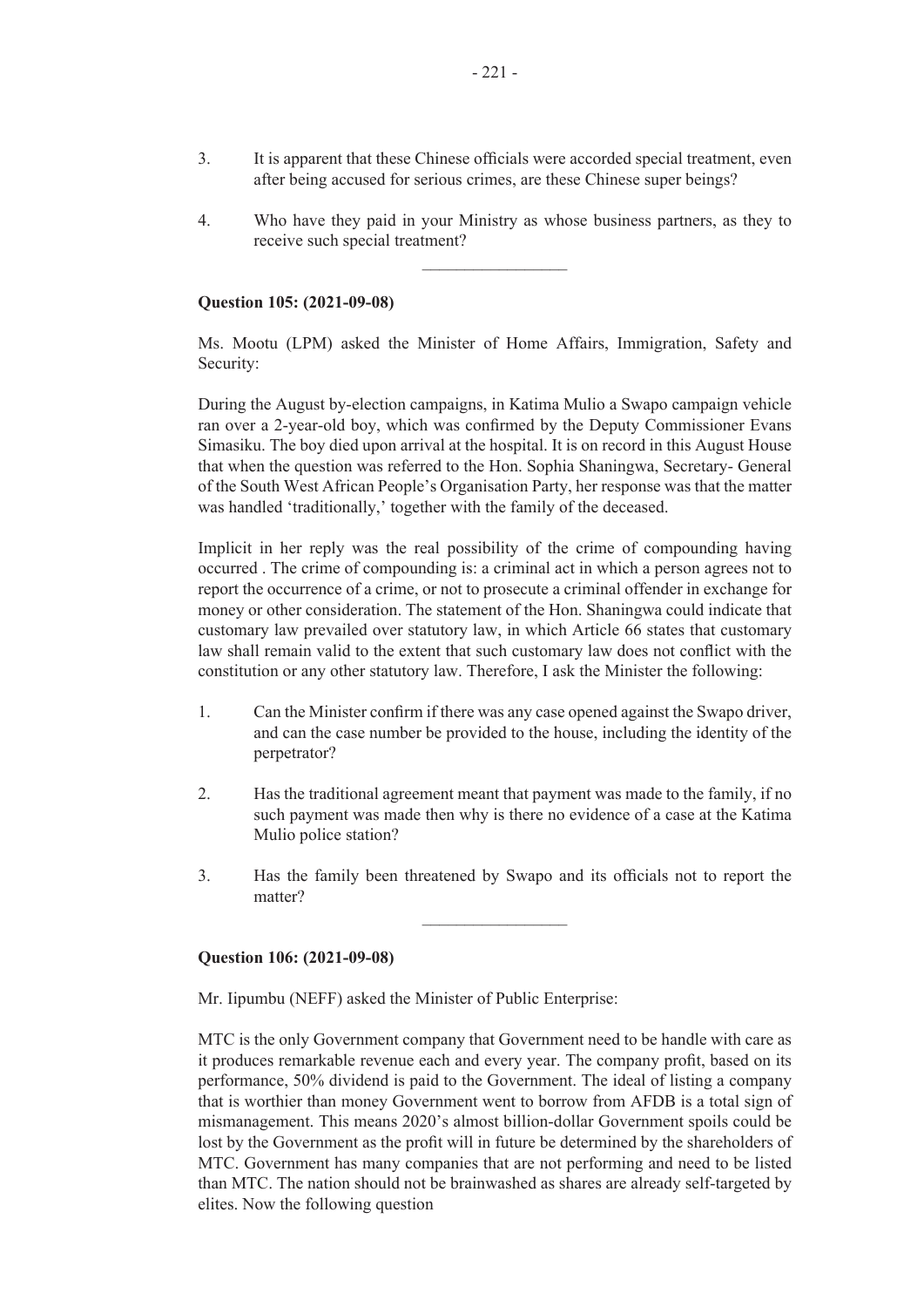- 1. Why do you want to privatize the only flourishing entities of the Government (MTC)?
- 2. Compared to other GRN compan ies, how much do MTC provide to the Government coffers yearly?
- 3. What do we want to achieve as a responsible Government?
- 4. Can the Minister explain to the general public as to what Ring Fence means? To my knowledge: Ring-fence is a virtual obstruction that segregates a portion of company's financial assets from the rest. This may be done to reserve money for a specific purpose, to reduce taxes on the company , or to protect the assets from losses incurred by dangerous operations.
- 5. The selling of 49% stake in MTC, Is it not amounting to reckless trading as that is not the purpose of share purchases and selling?
- 6. Minister, are you not attempting to reduce the asset base of MTC and later MTC faces liquidity problem just like Air Namibia?
- 7. Why are you interested in privatizing the only company that can bail out the government ?
- 8. This generation will perish , what do you want the younger generation to find and claim ownership?
- 9. Namibia does not belong to a few and decision of this nature need to be thoroughly scrutinised
- 10. Who are earmarked to buy MTC shares?
- 11. Finally , can the Minister accept that the GRN has lost vision and strategy to run the country ? because that's a kicking of a dying horse phenomenon.

#### **Question 107: (2021-09-09)**

Mr. Venaani (PDM) asked the Minister of Health and Social Services:

It was reported that the Government allocated close to a billion to fight the Covid-19 pandemic , and that the private sector contributed a significant amount in the interest of accountability and transparency.

I thus ask:

- 1. Minister, can you provide a breakdown of how much funds has been used to date - to fight the Covid-19 pandemic by the State?
- 2. How much has the State spend on acquiring oxygens for state hospitals to date? And what are their generating capacities?

 $\frac{1}{2}$  ,  $\frac{1}{2}$  ,  $\frac{1}{2}$  ,  $\frac{1}{2}$  ,  $\frac{1}{2}$  ,  $\frac{1}{2}$  ,  $\frac{1}{2}$  ,  $\frac{1}{2}$  ,  $\frac{1}{2}$  ,  $\frac{1}{2}$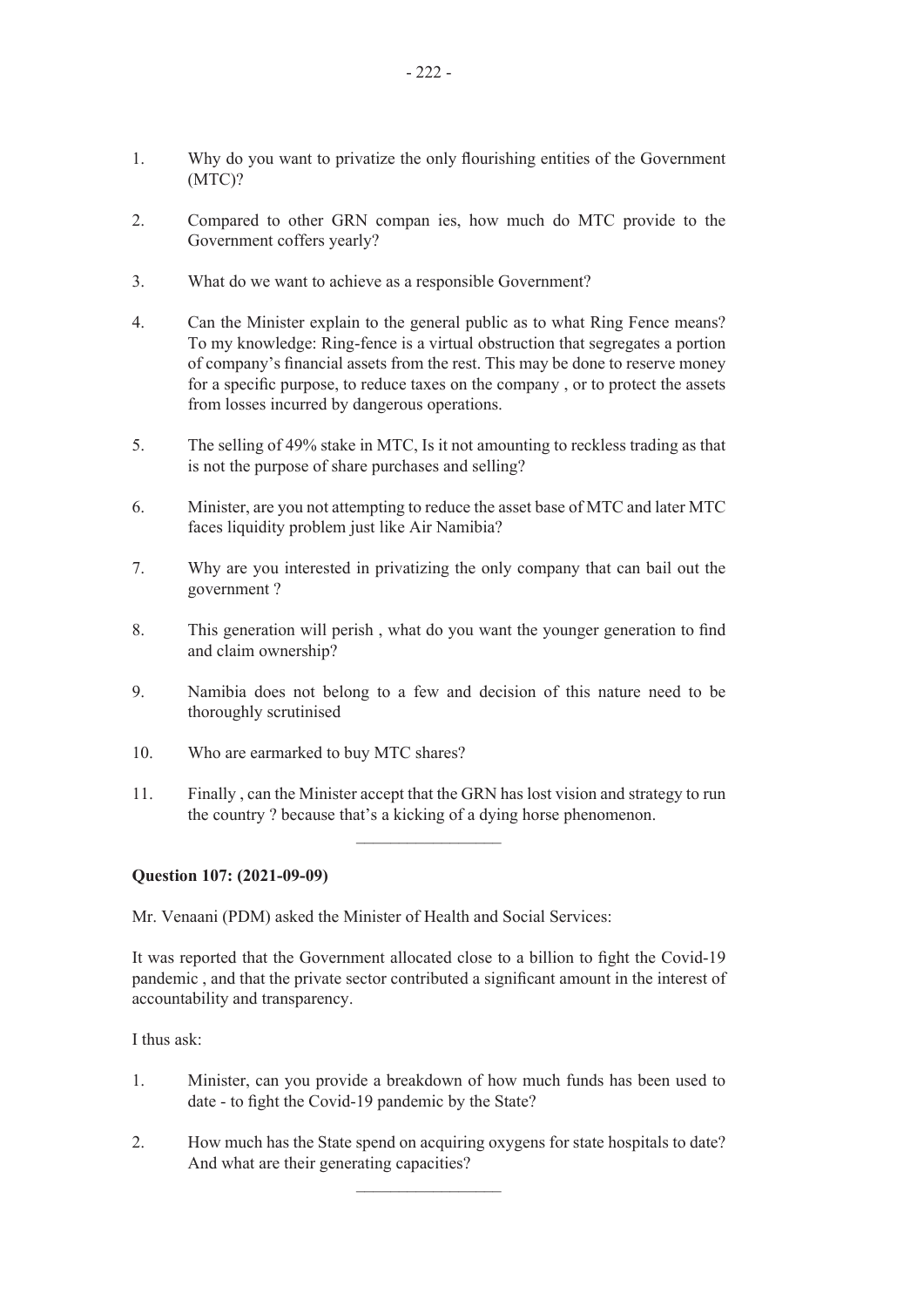# **Question 108: (2021-09-09)**

Mr. Venaani (PDM) asked the Minister of Defense and Veterans Affairs:

A subsidiary company of the Ministry of Defence - August 26 - has been making headlines for all the wrong reasons in the media over the years. A former minister who was mandated to reform the company was later removed, and an investigation was said to take place.

In May this year, Minister, you were quoted in the media of having said: *"As for August 26, the investigation of the issues at August 26 is ongoing and I do not intend to interfere with the investigation."*

I thus ask:

Minister, it has since been almost four months. Please explain how far is the investigation? and when do we expect a report of findings into it?

 $\overline{\phantom{a}}$  , where  $\overline{\phantom{a}}$ 

# **Question 109: (2021-09-09)**

Mr. Tjiveze (RP) asked the Minister of Health and Social Services:

There have been numerous talks amongst the public that there are plans to force employees to be vaccinated or face being retrenched; this comes mostly from the healthcare, tourism and hospitality sector. Past media briefings have repeatedly indicated that getting the vaccine is to be voluntary rather than mandatory (forced), yet the more your Ministry is failing to openly provide information on the vaccine composition and after effects do we find more and more people not being willing to voluntarily get vaccinated. According to the PUBLIC AND ENVIRONMENTAL HEALTH ACT OF 2015 there is no indication of vaccines being made mandatory for all Namibians, including emp lo yees.

Thus, I ask:

- 1. What it the legal position of the Ministry of Health and Social Services regarding unconstitutional forced vaccinations of employees and the Namibian public at large.
- 2. To achieve herd immunity through immunizations should 60% of the public be vaccinated; and if so; has the Ministry of Health and Social Services procured enough vaccines for such purpose.
- 3. Is the Ministry of Health and Social Services able to provide aftercare support to the many who have suffered extreme side effects and/or loss of life from the vaccines.

 $\overline{\phantom{a}}$  , where  $\overline{\phantom{a}}$ 

Thus, I ask: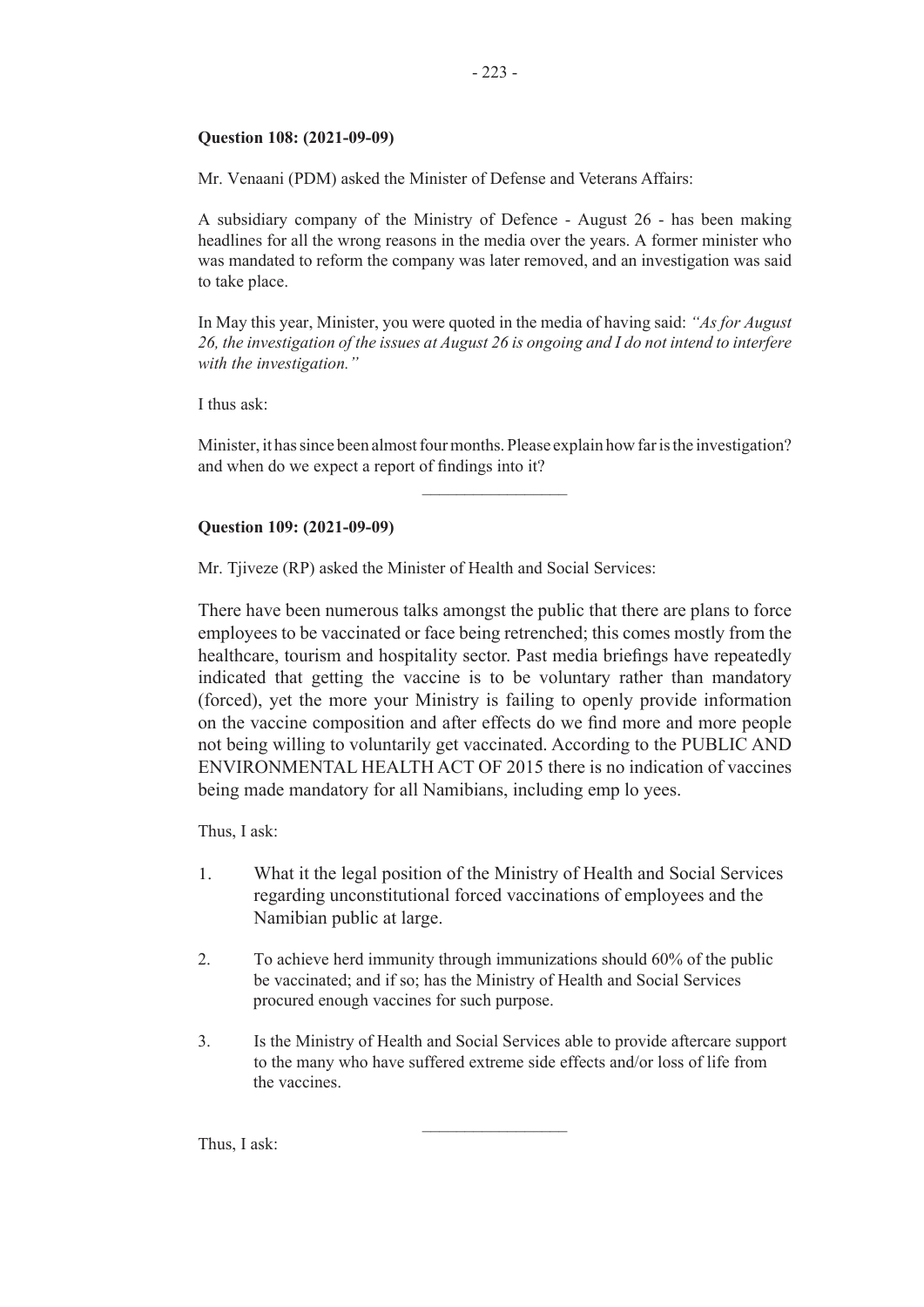# **Question 110: (2021-09-09)**

Mr. Iipumbu (NEFF) asked the Minister of Public Enterprises:

- 1. Minister, now that Air Namibia liquidation is on-going, can you share more light with the general public on the full contract of this deal and who did we pay the 1 .6 billion? Whose company is this and is it only one company? Are you not sure that this tax payers money had reverted back to Namibia? Minister, can you agree or deny your link to the said American company the 1.6 billion you paid.
- 2. Can the Minister share more light on the accounts of the liquidated Airline (Air Namibia) in the world particularly in German. How much money is still in Air Namibia's bank accounts abroad? What plan do we have as a government to get this money back?
- 3. In regards to the two lawyers that are dealing with the liquidation , what criteria were used to pick them?
- 4. Minister, since the inception of your Ministry, privatization is your core song and indeed liquidations. What pride, legacy are you leaving behind Minister?
- 5. Finally, now that the same liquidated Airline owes 3.5 billion, does it mean that since independence, our Airline had been operating on a loss? How about those years when the government had to bail out the Airline? Had we not at any time reached a positive balance?

 $\frac{1}{2}$  ,  $\frac{1}{2}$  ,  $\frac{1}{2}$  ,  $\frac{1}{2}$  ,  $\frac{1}{2}$  ,  $\frac{1}{2}$  ,  $\frac{1}{2}$  ,  $\frac{1}{2}$  ,  $\frac{1}{2}$  ,  $\frac{1}{2}$ 

# **Question 111: (2021-09-09)**

Mr. Mwilima (PDM) asked the Minister of Agriculture, Water and Land Reform:

Producers of white maize in the Zambezi Region are struggling to sell their harvest since the last ploughing season- April this year. They are faced with many challenges as there is no market for their maize and local millers do not have capacity to purchase their maize. Some of the challenges they face include:

- Lack of storage facilities to keep their maize hence, their harvest is now being destroyed by rats, termites and so on.
- Three quarter of these farmers are keeping their harvest in their backyards.
- The buying process is complex to most of these farmers There exists a long list of farmers, with many of them still not registered with Namibia Agronomic Board (NAB) - and with that millers only buy in small quota per day in a week.
- There exists locals who are smuggling maize from Zambia, this has caused a destruction in the maize-buying business for these farmers.

# Thus I ask:

- 1. Considering the above, Minister, what is your ministry doing to assist local maize farmers?
- 2. This is a crisis for local maize farmers who base their income as well as survivals of their families on these harvest. What model of capacitation does